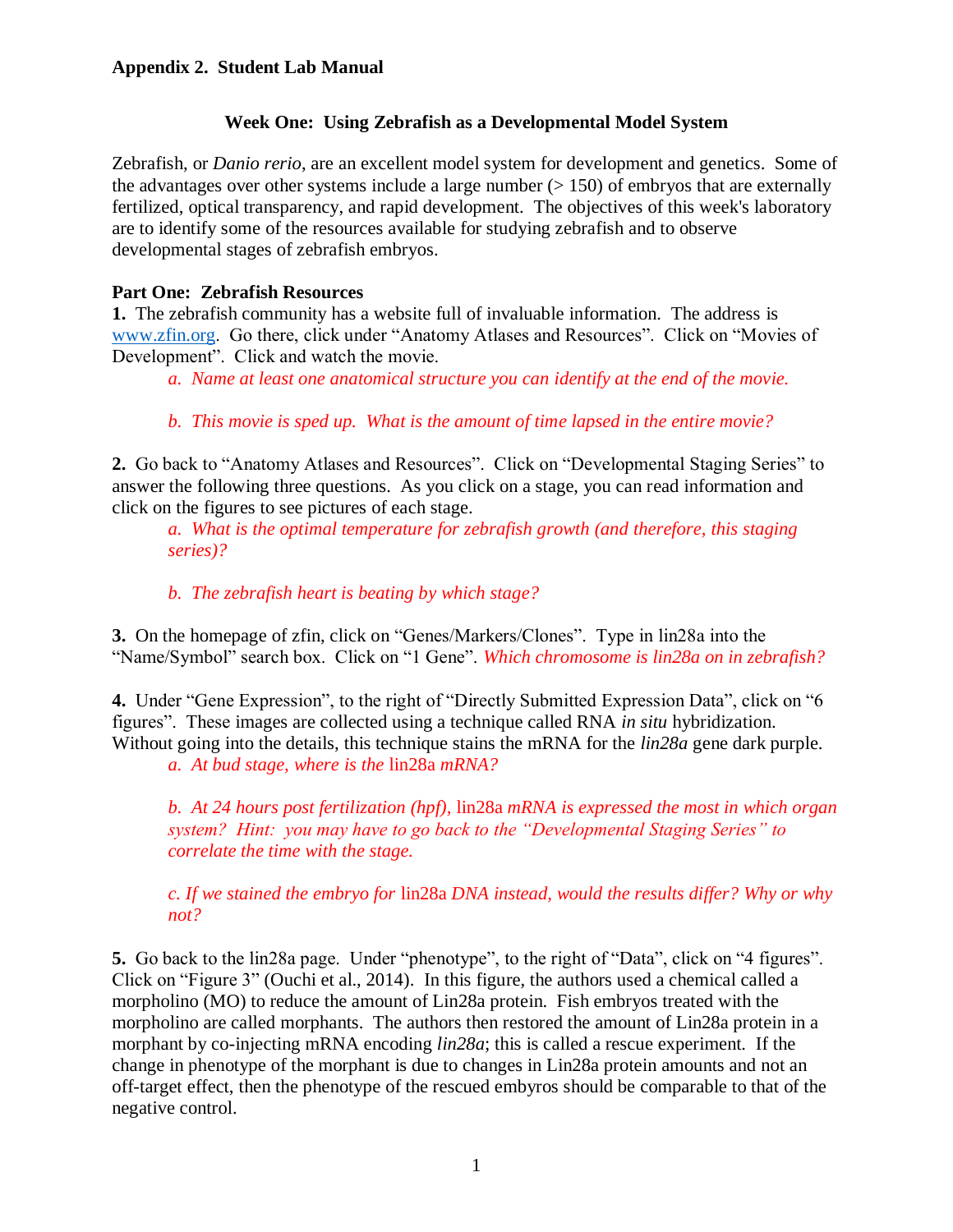*a. Using panel G, write one or two sentences to describe what happened to these morphant fish as compared to the control in your own words.*

*b. In panel H, the authors quantified their data. Which has the largest percentage of dead embryos: 1) treatment with* lin-28a *MO, 2) control MO, or 3)* lin-28a *MO + mRNA?* 

*c. Name and identify at least one negative control in the experiment depicted in panel H. What is the purpose of this negative control? Were all the embryos normal in the negative control?* 

*d. In panel H, the data are represented as percentages instead of raw numbers. Why was this a better choice?*

**6.** Go back to the lin28a page. At the bottom of the page, click on the "CITATIONS" link. Click on the paper by Ramachandran et al., 2010. *Based on the first sentence of this abstract, in your own words, what makes fish different than us?*

#### **Part Two: Live Zebrafish Analysis**

**7.** Look at the two fish to the right. Males are generally skinnier and pinker than the female fish. Females often have a yellow dorsal fin. *Is the female at the top or at the bottom?* 

**8.** You have a dissecting microscope and a tray of zebrafish embryos with several wells labeled. Identify the approximate age of the fish in each well (less than 24 hours, 1 day post fertilization (dpf), 2 dpf, 4 dpf).



A. B. C.

D.

**9.** Examine the youngest embryos. They were fertilized this morning.

*a. Draw a picture of what you see in your lab notebook.* 

*b. Label the chorion, the yolk, and the embryo.* 

*c. Does this embryo have more or less than 1000 cells? (Hint: Use the "Developmental Staging Series".)*

*d. How old (hours post fertilization) do you think this embryo is?*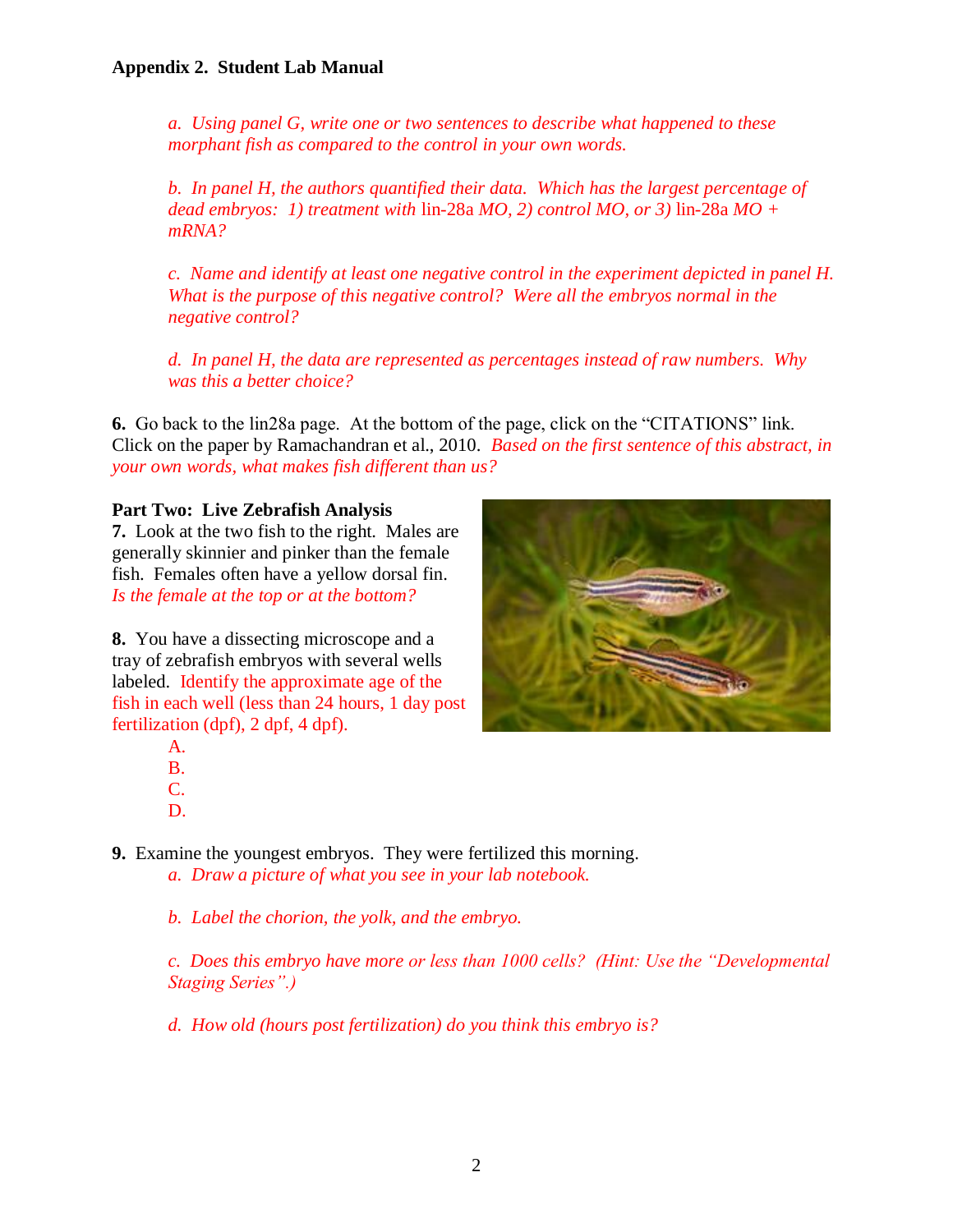**10.** With your partner, use the camera to capture an image of an embryo that is approximately 2 dpf. *Show your instructor the image and indicate the eye and the ear.*

**11.** *How does the size of the yolk change with the age of the fish? Why?*

**12.** Thinking about how organisms develop, would you expect the heart to beat faster in an older, more developed embryo or in a younger, less developed embryo? *Write your prediction in your notebook.* 

From the front of the room, collect 2 different plates of embryos: one at 2 dpf and one that is a different age. Find the beating heart in the 2 dpf embryos, and zoom in.

a. While your partner times you, count the number of heartbeats in 10 seconds. *Record the number in your notebook.*

b. Find another fish and count the number of heartbeats. *Record the number in your notebook.*

c. Repeat step b until you have counted 3 different fish. *Record the number in your notebook.*

d. This is the number of heartbeats for 10 seconds. How would you determine the beats per minute? Enter these three data points of beats per minute into Excel.

e. Using the differently aged embryos, repeat the steps until you have three additional data points for these embryos. *Record the numbers in your notebook.*

g. **With your partner, generate a complete figure (graph with error bars and figure legend) comparing the beats per minute for the two differently aged fish embryos for submission.**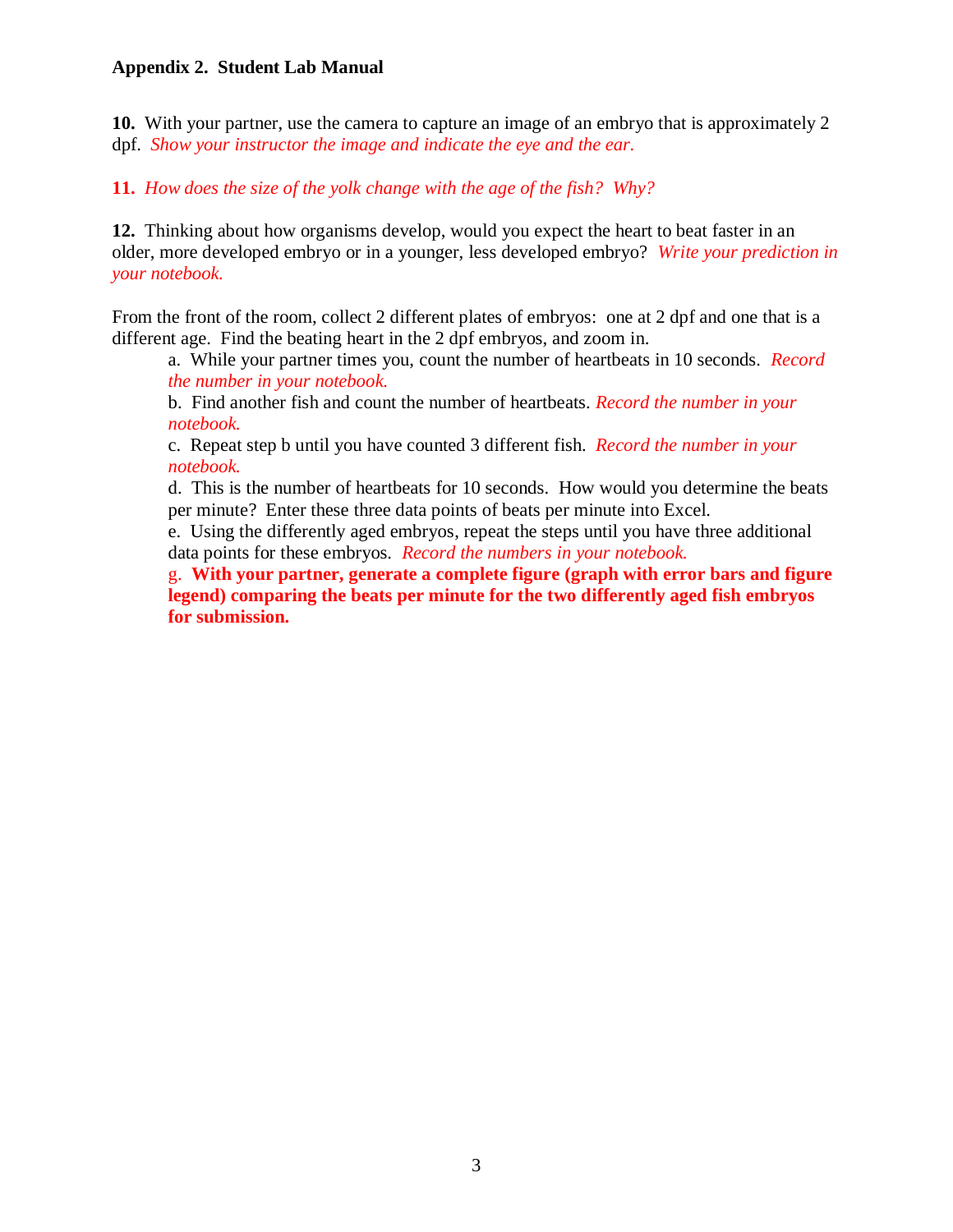### **Week One: Journal Club Homework**

For your next laboratory period, you should prepare for lab by reading sections and answering questions from the following two review articles.

**Lush, M.E., and Piotrowski, T. (2014a). Sensory hair cell regeneration in the zebrafish lateral line. Dev. Dyn.** *243***, 1187–1202.**

### **Stoick-Cooper, C.L., Moon, R.T., and Weidinger, G. (2007). Advances in signaling in vertebrate regeneration as a prelude to regenerative medicine. Genes Dev.** *21***, 1292–1315.**

Make sure you download these papers before leaving lab. I strongly suggest that you input them directly into Mendeley and that you bring your answers with you to lab next week. You may collaborate and discuss your answers with others. Do not wait until the last minute to do this, as reading these papers is more challenging than reading your textbook.

For **Lush and Piotrowski, 2014**, read the following sections:

Introduction Anatomy of the Lateral Line Cellular Aspects of Zebrafish Hair Cell Regeneration **Conclusions** Figure 1

- *1. What is a hair cell, and where are they found?*
- *2. How does the regenerative capacity of mammalian hair cells differ from that of nonmammalian organisms? What happens to a mammal when hair cells are damaged in an adult?*
- *3. What do the authors state as a goal of understanding regeneration in non-mammalian systems?*
- *4. Define lateral line, neuromast, otic vesicle, and stereocilia.*
- *5. Name three different compounds that are ototoxic to zebrafish.*
- *6. After treatment to destroy hair cells in a zebrafish larva, how many days will it take for the hair cells to regenerate?*
- *7. Examine figure 1. The blue-violet spots are neuromasts. How were they stained?*
- *8. In figure 1A, how many neuromasts do you see in the tail?*
- *9. In your own words, describe what happened in panels E, F, and G.*

For **Stoick-Cooper et al., 2007**, read the following sections: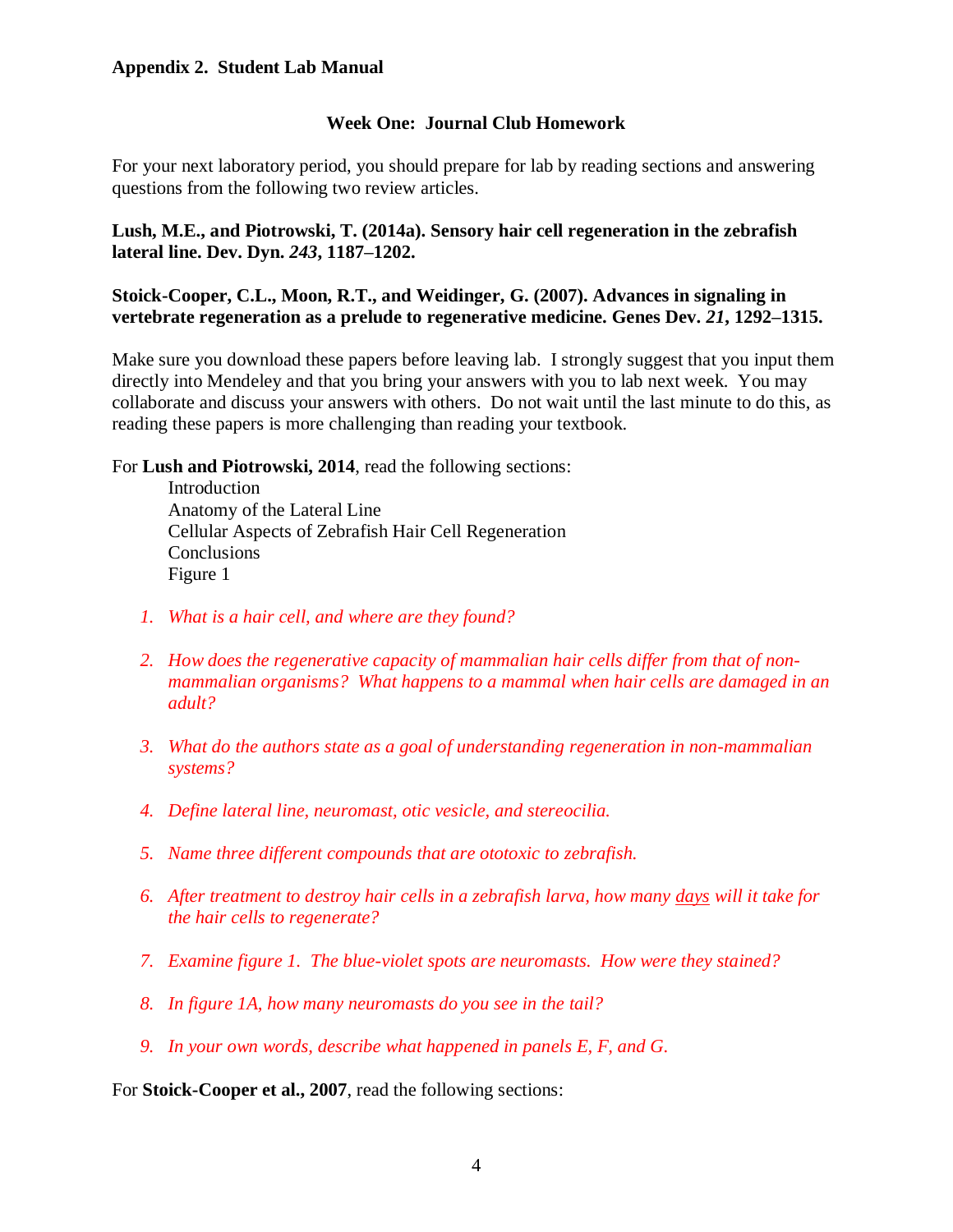What is regeneration? Fin regeneration (including positional memory and summary)

- *10. In your own words, give an example of a short-lived cell type in humans.*
- *11. How do mammals differ from amphibians and teleost fish in what they can regenerate?*
- *12. Define regeneration, blastema, progenitor cell, morphogenetic, urodele, dedifferentiate, quiescent, and positional memory.*
- *13. What structures can zebrafish regenerate?*
- *14. What makes zebrafish a better model than an axolotl?*
- *15. What types of tissues are present in the caudal fin?*
- *16. What are the three steps of fin regeneration? Using figure 2, describe which image depicts each of these three steps.*
- *17. How fast does fin regeneration occur, and what affects this rate directly? Why is this a factor?*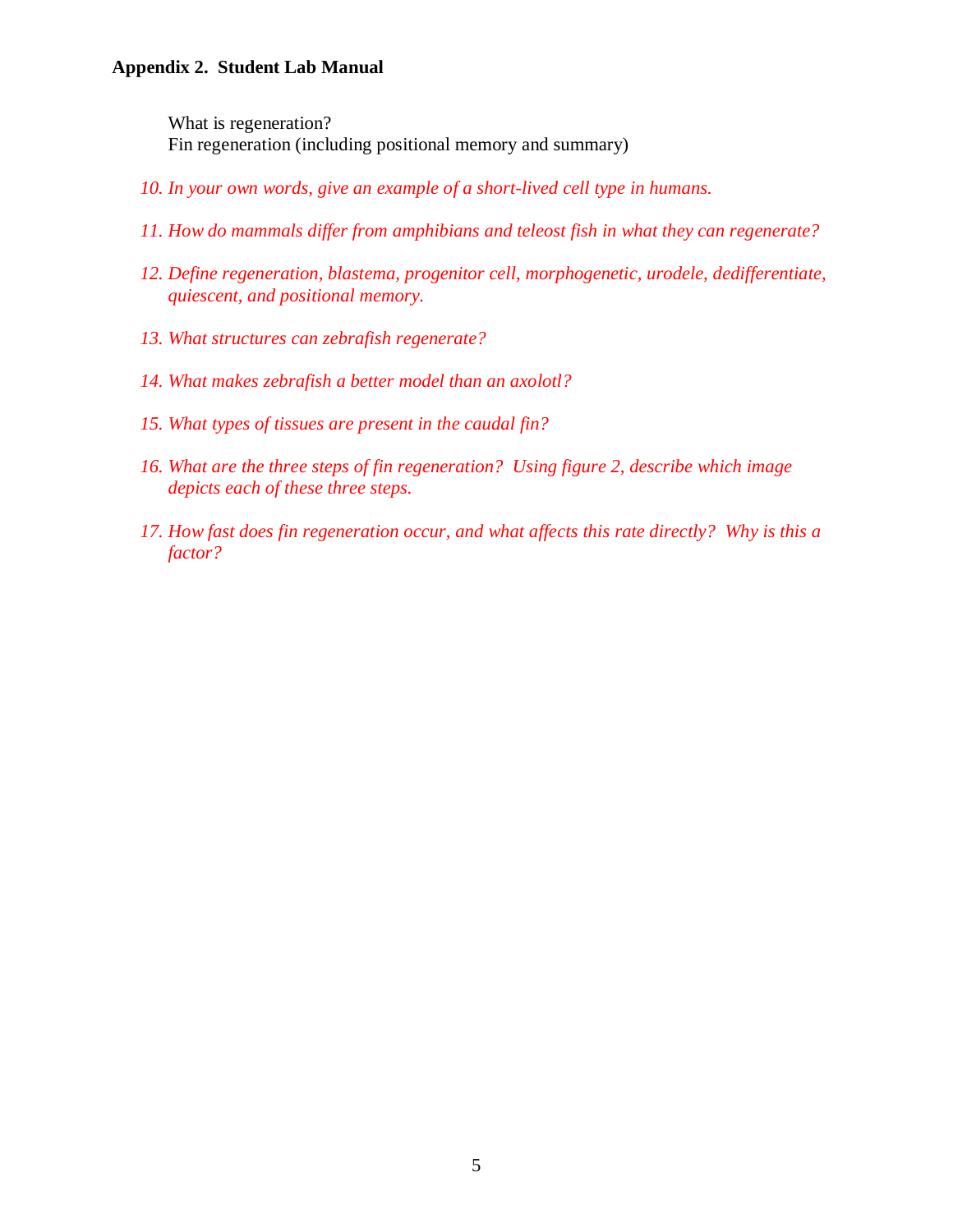

# **Week Two: Genotyping Zebrafish Part One**

# **Background**

Lin28a is hypothesized to play a role in regeneration by enhancing cellular metabolism (Figure 1). More active mitochondria lead to an increase in ATP production, mimicking the high energy state present during embryonic development. We predict that Lin28a directly contributes to the energy necessary for cell growth and division present in regeneration. Therefore, a mutant zebrafish lacking the *lin28a* gene will have problems with regeneration.

In order to make a zebrafish with a nonfunctional *lin28a* gene, CRISPR/Cas9

technology was used (watch the video here for an explanation: [https://www.youtube.com/watch?v=2pp17E4E-O8\)](https://www.youtube.com/watch?v=2pp17E4E-O8).

*1. Where did CRISPR/Cas9 systems originate, as in what kind of organisms use this system as a part of their natural (not genetically engineered) life? What is the purpose of CRISPR/Cas9 in these organisms?*

Basically, **CRISPR/Cas9** is an enzymatic tool that cuts genomic DNA at a specific sequence, in our case, at the *lin28a* gene. The cell then repairs the cut DNA incorrectly. This generates a mutation in the gene encoding the Lin28a protein. (Notice that in vertebrate systems, the gene name is lowercase and italicized and the protein name is capitalized but not italicized.) In the zebrafish we have available, the mutation has been **sequenced** (read letter by letter) and revealed to be an 11-base pair deletion (Figure 2).



*Cut out figure 2 and tape or glue it into your lab notebook.*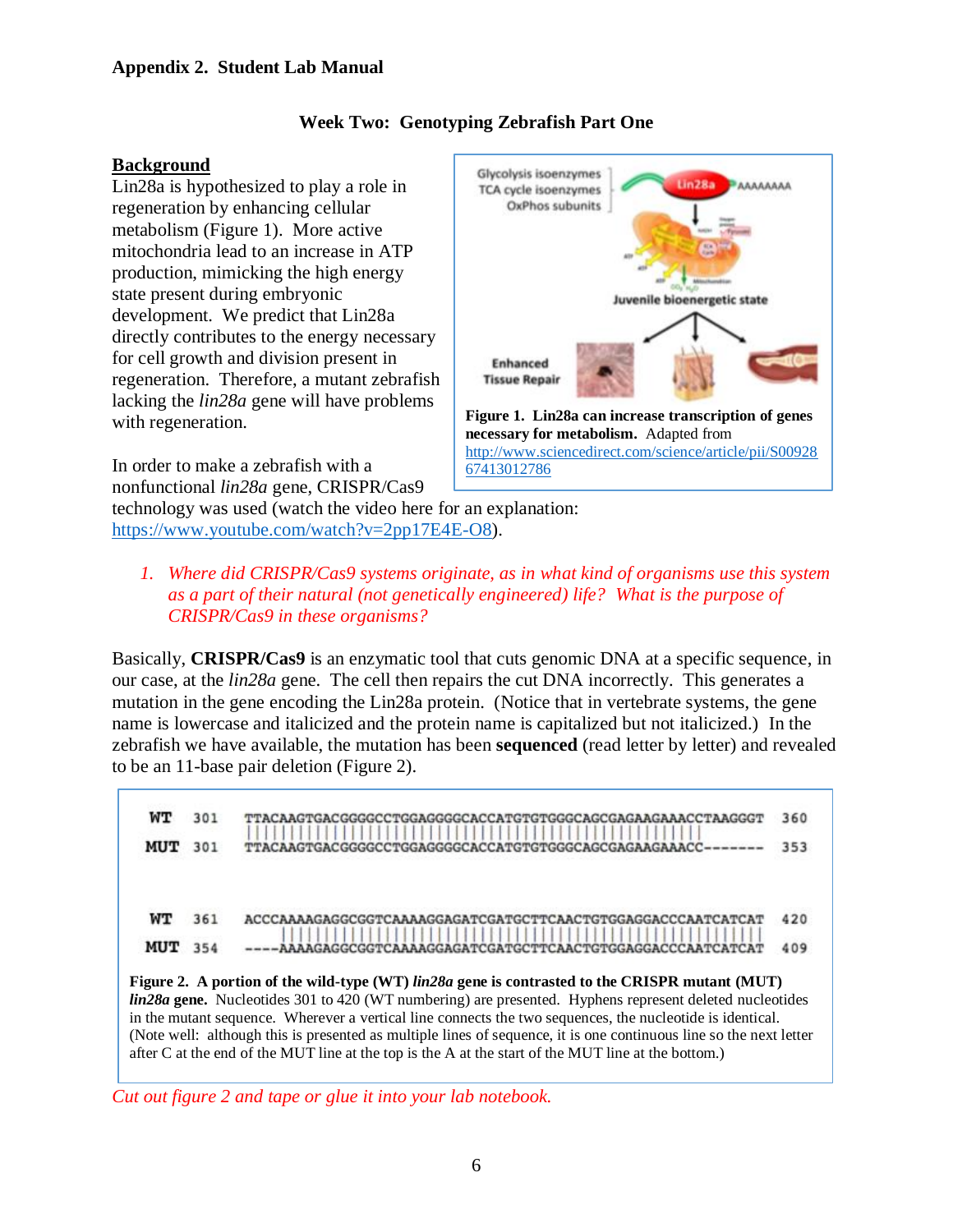Conveniently for us, the region that was deleted contains a single restriction site specific for the restriction enzyme KpnI (GGTACC). Restriction endonucleases (or *restriction enzymes*) are some of the most powerful tools in modern molecular biology. These enzymes, produced by bacteria, interact with *restriction sites*, highly specific nucleotide sequences in DNA molecules (Figure 3). They then cut both strands of the double-stranded DNA, creating DNA restriction fragments. Because the restriction sequence is very specific and different DNAs will have different numbers of these sequences, digestion of different DNAs with the same enzyme may yield differently sized restriction fragments. This restriction analysis can be used as a fingerprint to distinguish DNA molecules from each other.



This analysis is referred to as **restriction length fragment polymorphism (RFLP)** and is commonly used in genetic testing. *Highlight the KpnI site in the WT sequence taped in your notebook.*

That means that we can isolate genomic DNA from the zebrafish tail fin and use the KpnI restriction enzyme to see if the DNA is cut or not to determine if that individual fish contains two mutant genes (**homozygous**) or two WT genes (**homozygous**) or if it contains one gene of each (WT and mutant; **heterozygous**). We do not know which individuals have mutant genes and which do not so your job is to determine which individuals are which over the next three weeks. To do this, we will isolate genomic DNA from the zebrafish (week 2), amplify just one region of the *lin28a* gene that will or will not contain the mutation using a technique called **polymerase chain reaction (PCR)** (week 3), digest the amplified DNA with the restriction enzyme KpnI, and see the different sizes of DNA using agarose gel electrophoresis (week 4). More information on PCR and agarose gel electrophoresis is below.

- *2. If your fish has a WT gene, will KpnI cut the gene?*
- *3. If your fish has a mutant gene, will KpnI cut the gene?*

# **I. Molecular Biology Skills**

When performing molecular biology experiments, you will be using extremely small volumes of solutions. Therefore, you will need to become comfortable estimating and working with micropipets to ensure accuracy. You must complete this section before moving on to the fish surgery.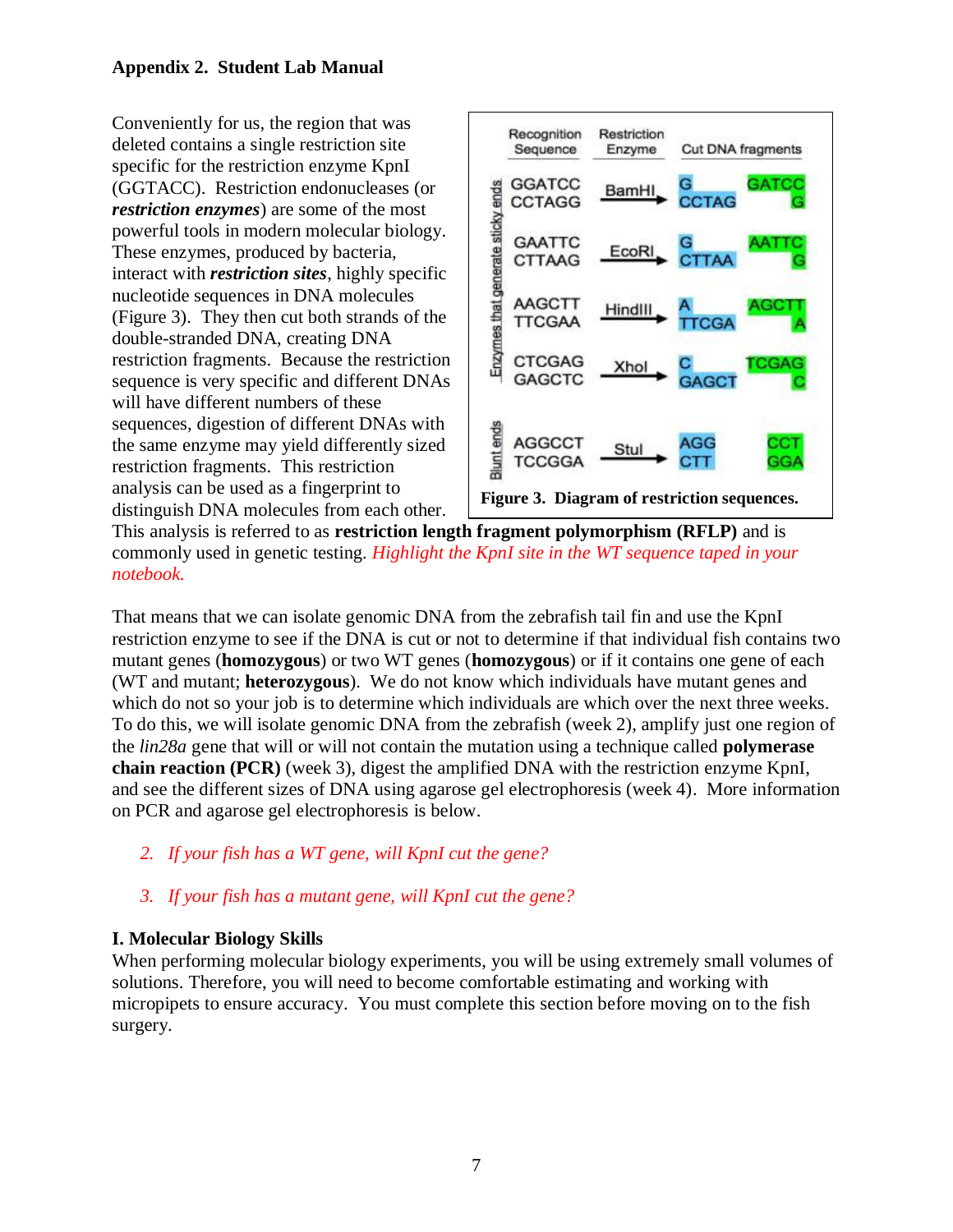## **Pipetting small volumes**

Micropipets are the main tools of any molecular biologist. Compare the four sizes of micropipets: P1000, P200, P20, and P2. The volume limits of each micropipet are different and can be found on the round top part of the micropipet. A P1000 pipets from 100  $\mu$ L to 1 mL, a P200 from 20  $\mu$ L to 200  $\mu$ L, a P20 from 2  $\mu$ L to 20  $\mu$ L, and a P2 from 0.1  $\mu$ L to 2  $\mu$ L so they are named after the highest number they can pipet. (NB: Although the pipets can be set higher or lower than these volumes, it is never recommended for accurate pipetting.) To set a micropipet to a specific volume, it should read like this:

|         | <b>P1000</b> | P <sub>200</sub> | <b>P20</b> | P <sub>2</sub> |
|---------|--------------|------------------|------------|----------------|
| Top:    |              |                  |            |                |
|         |              |                  |            |                |
| Bottom: |              |                  |            |                |

In this case, the P1000 and the P200 are both set to 200  $\mu$ L. The P20 and P2, however, are set to  $2 \mu L$ . For the P20, the bottom number is the decimal place, and for the P2, the bottom two numbers are decimal places.

To change the settings on a micropipet, rotate the wheel at the top until the numbers read the desired amount. *Demonstrate that you understand by setting the appropriate pipets to 40L and 10L. Show your instructor before moving on.*

Before pipetting, the micropipet requires a disposable plastic tip. A P1000 uses a blue tip, P200 and P20's use a yellow tip, and P2's use small, clear tips. Use the pipet to tap the appropriate tip onto the end. Your tips are sterile so once a tip is on the micropipet, do not allow it to touch *anything* but the liquid you would like to pipet and the container you are pipetting into.

To use a micropipet, hold the pipet upright in your dominant hand. Put a tip on the micropipet. Depress the plunger to the first (soft) stop before going into the liquid. With your thumb down, submerge the plastic tip in the liquid to pick up the solution. To move the liquid somewhere else, depress the plunger gently to the second (hard) stop to release the liquid. Make sure that once you have liquid in the pipet that you keep it upright, ie *the tip should NEVER be level with or above the handle.* 

*Write the steps for using a micropipet in your lab notebook in your own words.*

### **Procedure #1: Practice micropipetting**

*Each person* should obtain a tube of blue dye. Before starting, make sure all of the dye is at the bottom of the tube and not on the sides; if not, tell your instructor. Set the appropriate micropipet to 10  $\mu$ L. Check with your instructor if you are unsure. Lay a rectangle of parafilm flat on the bench. How many 10  $\mu$ L-sized dots can you pipet onto the parafilm? Check with your instructor before moving on.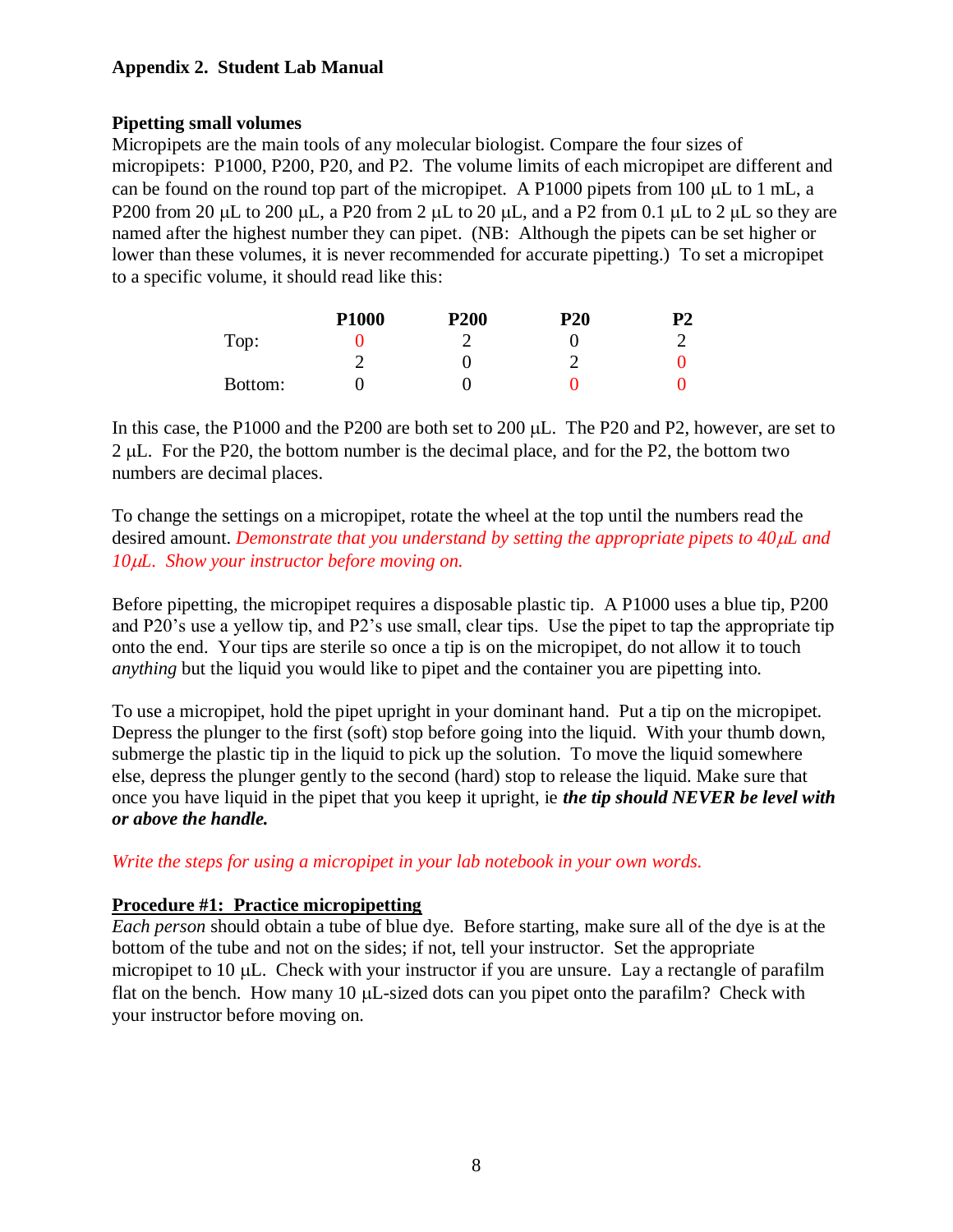# **Procedure #2: Survival Surgery and Genomic DNA Isolation**

Because this is a sensitive process, *only two fish will be put to sleep at any point*. We do not want them to be anesthetized for too long and die. Please make sure you and your partner have read the procedure and are prepared before notifying your instructor that you are ready.

- 1. Get a pair of gloves that are light colored (dark gloves make this more difficult).
- 2. Label a 0.5 mL tube with your initials and the date and the name of your fish. (Note: write directly on the tube; do not use the tape.)
- 3. Clean your scissors with ethanol and wipe them down with the kimwipe. Leave them sitting on a kimwipe on your bench.
- 4. While one partner is timing the procedure, using the net, put one fish into the tank with the anesthetic (MS-222, also known as tricaine). Within three minutes, the fish should stop swimming.
- 5. Once the fish has stopped swimming, use the net to gently lay the fish in the open petri dish on your bench. Carefully cut the tail fin, making sure not to cut into the body (Figure 4). Move the fin immediately into the appropriate tube. Use the forceps if you need them.



**Figure 4. Example of where to cut zebrafish tail (**[http://www.entwicklungsb](http://www.entwicklungsbiologie.uni-bayreuth.de/en/research/index.html) [iologie.uni](http://www.entwicklungsbiologie.uni-bayreuth.de/en/research/index.html)[bayreuth.de/en/research/ind](http://www.entwicklungsbiologie.uni-bayreuth.de/en/research/index.html) [ex.html\)](http://www.entwicklungsbiologie.uni-bayreuth.de/en/research/index.html).

- 6. Place the fish into a new tank and name the fish by putting a piece of tape on the tank with the fish's name. *Make sure the name is written in your notebook and that it matches the name on the tube.*
- 7. Add 10  $\mu$ L 50 mM NaOH to the fin. Using the micropipet tip, push the fin down into the solution if it is on the side of the tube.
- 8. Put the tube with the fin and NaOH into the  $95^{\circ}$ C heat block for 20 minutes. After the incubation, the fin should have dissolved and the solution may look greyish or green.
- 9. Add  $2.5 \mu L$  1 M Tris-HCl, pH 8 to the fin to neutralize the sodium hydroxide.
- 10. Add 40  $\mu$ L water to the tube.
- 11. Make sure the tube is still clearly labeled and put it in the ice bucket at the front of the room. Next week, you will use this as a template for a PCR.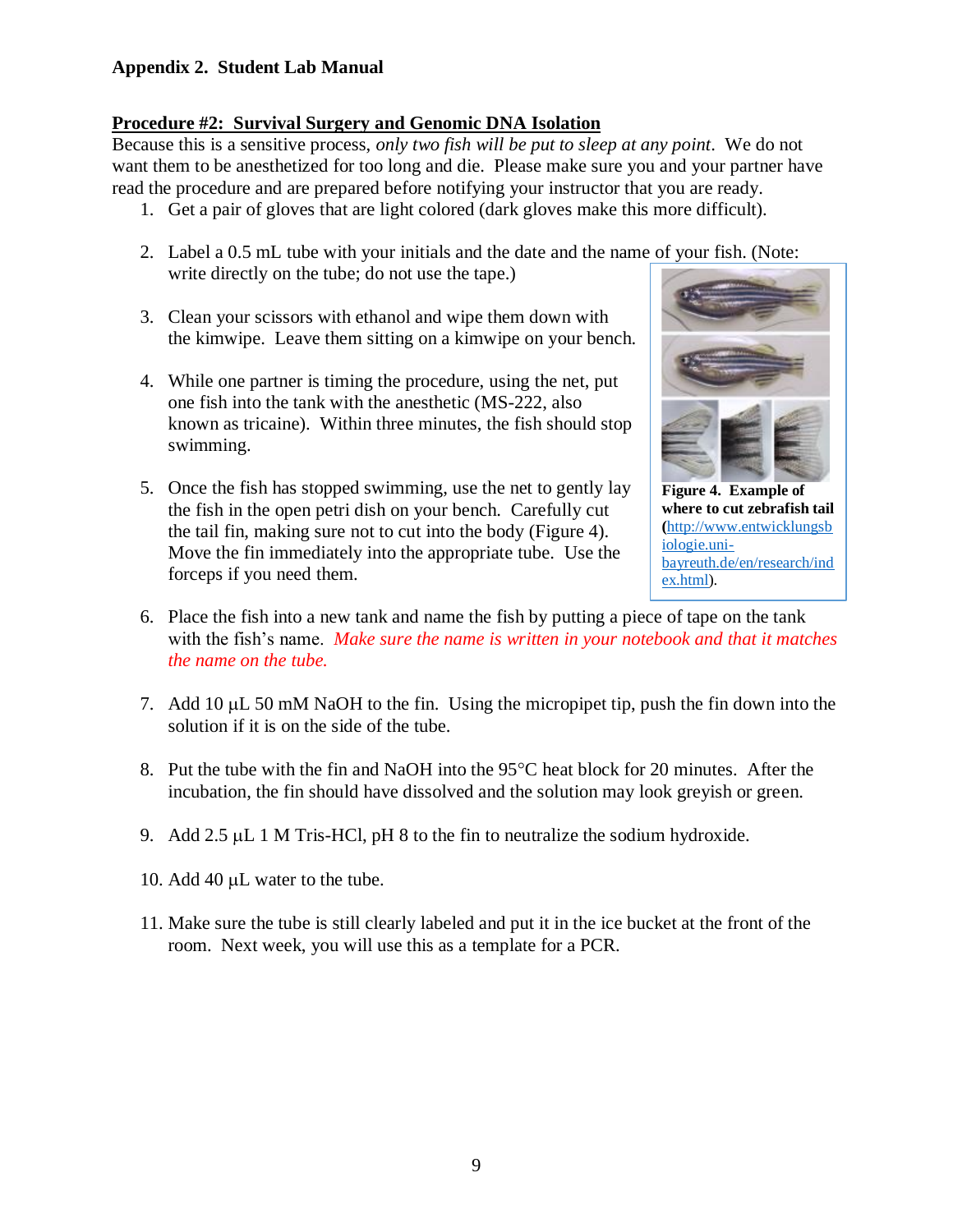### **Week Three: Genotyping Zebrafish Part Two**

### **Background**

Today, we have two things to accomplish. First, in order to tell if *lin28a* is regulating other genes involved in regenerating the zebrafish tail fin, we will isolate tissue from the partially regenerated tail as we did last week. As soon as this tissue is in a tube, we will flash freeze it in liquid nitrogen so that we will be able to isolate mRNA later in the semester. This mRNA will tell us which genes have been turned on and how high (changes in gene expression).

### *If* lin28a *is necessary for upregulating the genes (turning them on) involved in regeneration, how would you expect the gene expression pattern to differ between WT and mutant fish?*

The second thing to do is to set up a **Polymerase Chain Reaction (PCR)** using the DNA you isolated last week from the tail fin. This PCR will amplify a specific region of the *lin28a* gene using primers specific to only that gene. The portion of the gene you amplify should contain the region that is deleted in mutant fish. While in theory we could try to cut the gene directly from the genomic DNA, genomic DNA is huge, with millions of base pairs per chromosome. Doing this would be extremely unwieldy and impossible to distinguish just the *lin28a* gene. However, by amplifying the region using PCR first, we target only the DNA region we are interested in (approximately 750 base pairs). Furthermore, because PCR results in thousands of copies of a specific region, we will have much more DNA of that region to examine. We will use KpnI to cut this region of the lin28a gene next week. Depending on whether your fish contains a WT or mutant gene, the DNA will cut to different sizes, which can be detected by running the DNA on an agarose gel next week. Though setting up a PCR is a technically simple process, there's a lot going on in the PCR tube, and you should complete all the analysis before leaving lab today.

PCR is a simple technique which is used in a whole range of applications from identifying viruses, to crime scene analysis, to diagnosing diseases, to identifying the illegally caught fish in fish markets, to sequencing entire genomes. It is one of the most important biological techniques ever developed. The process mimics DNA replication by utilizing the enzyme DNA polymerase. The PCR reaction is performed in very small tubes with special thin walls to allow the temperature to change in the solutions inside the tube very quickly. The machine crucial to this reaction is called a **thermocycler**. It is basically a machine which heats and cools the tubes for various lengths of time as needed. The important components of a PCR reaction are as follows:

- 1. *Taq* **DNA polymerase**: A version of polymerase taken from thermophilic bacteria. It is extremely heat-tolerant, which is important to this procedure.
- 2. **DNA template**: Fish genomic DNA you isolated last week. Because PCR makes thousands of copies of DNA, you only need a tiny amount of DNA to start.
- 3. **Primers**: Short, single stranded pieces of DNA which are complementary to each end of the DNA region being amplified. Primers specifically bind to the complementary DNA using hydrogen bonding and allow the polymerase to start adding base pairs, just like in DNA replication.
- 4. **dNTPs**: A mixture of adenine, guanine, cytosine, and thymine deoxyribonucleotides. These are the building blocks of DNA and serve as the raw material as the DNA strands are built by the DNA polymerase, one base at a time.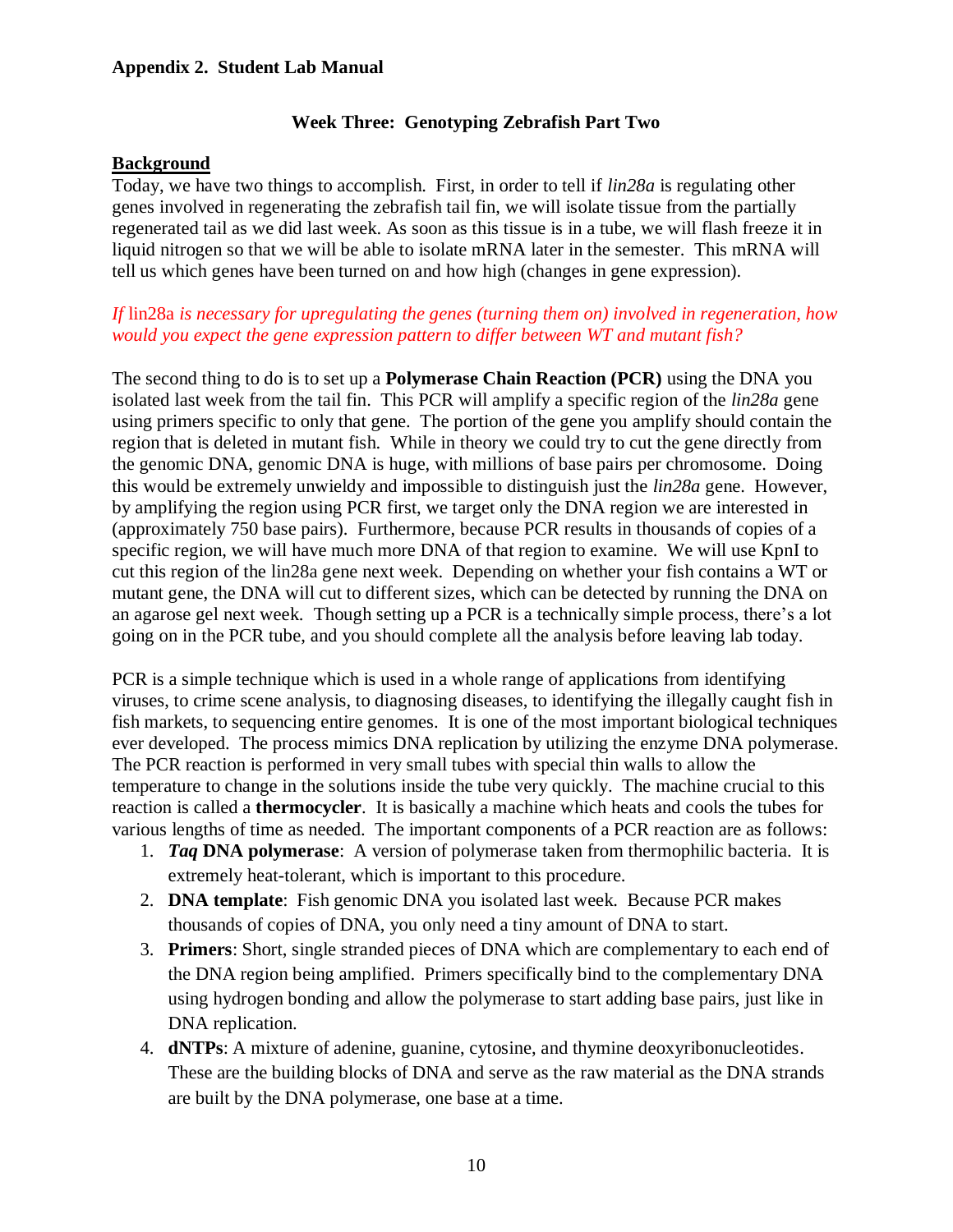5. **Buffer**: Contains salts and magnesium ions needed to create the proper pH and ion environment for the reactions to occur.

The process of PCR involves many cycles; see the figure below. Each cycle has the following steps:

- 1. **Denaturation step**: The reaction is heated to 95°C to allow DNA strands to unwind and separate along the hydrogen bonds that are responsible for base pairing.
- 2. **Annealing step**: The reaction is cooled to  $55^{\circ}$ C to allow the primers to stick to complementary regions of the template DNA, setting the stage for the DNA polymerase. (This temperature is too cold for *Taq* DNA polymerase to function.)
- 3. **Extension step**: The reaction is heated to 68<sup>o</sup>C, a temperature where DNA stays bound together with the primers, but the *Taq* DNA polymerase enzyme is fully functional. The enzyme starts at the 3' end of the primer and fills in bases complementary to the template strand moving from 5' to 3'.

These three steps (1 cycle) are repeated 30 times. Each time the cycle is repeated, the number of copies grows exponentially until you have millions of copies.



**The laboratory procedures do not need to performed in order, and you should work on answering the questions under predictions for analysis while you wait.**

# **Procedure #1: Survival Surgery for mRNA Isolation**

*Before beginning this procedure, note the appearance of the regenerating tail in your lab notebook. What color is it? How big?*

Because this is a sensitive process, *only two fish will be put to sleep at any point*. We do not want them to be anesthetized for too long and die. Please make sure you and your partner have read the procedure and are prepared before notifying your instructor that you are ready.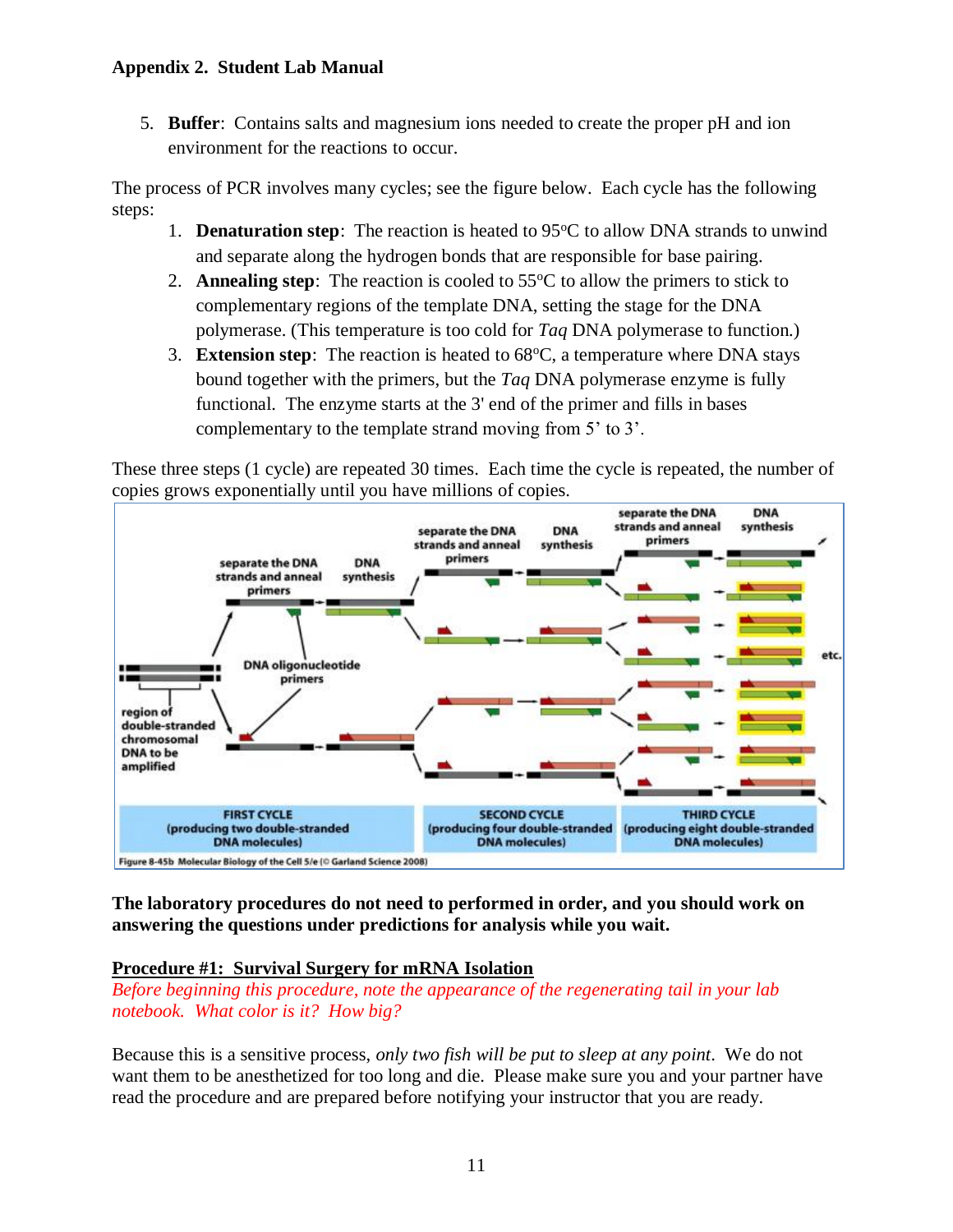- 1. Get a pair of gloves that are light colored (dark gloves make this more difficult).
- 2. Label a 0.5 mL tube with your initials and the date and the name of your fish.
- 3. Clean your scissors with ethanol and wipe them down with the kimwipe. Leave them sitting on a kimwipe on your bench. Alternatively, you may use a razor for this process. Clean your scissors in between each fish or use a different razor for each fish. Make sure the razors are properly disposed of in the sharps waste.
- 4. While one partner is timing the procedure, using the net, put one fish into the tank with the anesthetic (MS-222, also known as tricaine). Within three minutes, the fish should stop swimming.
- 5. Once the fish has stopped swimming, use the net to gently lay it in the open petri dish on your bench. Carefully cut the tail fin, making sure not to cut into the body. Move the fin immediately into an appropriately labeled tube. Use the forceps if you need them.
- 6. Place the fish into a new tank to recover. *Make sure the name is written in your notebook and that it matches the name on the tube.*
- 7. Put the tube in the liquid nitrogen at the back of the room. Once all the tubes are in the liquid nitrogen, I will store them at  $-80^{\circ}$ C until we are ready to isolate mRNA.

# **Procedure #2: PCR from Genomic DNA for** *lin28a*

In order to set up a PCR reaction, I have created a **master mix cocktail** that contains all the chemicals necessary for a PCR. It should be on ice whenever someone is not actively using it.

*In your lab notebook, make a chart of everything that is in the master mix with the concentrations.* Hint: see the background for the components and this website for the precise concentrations [\(https://www.neb.com/protocols/1/01/01/protocol-for-a-routine-taq-pcr-reaction\)](https://www.neb.com/protocols/1/01/01/protocol-for-a-routine-taq-pcr-reaction).

For each DNA sample, put 23  $\mu$ L master mix into a PCR tube. Add 2  $\mu$ L genomic DNA to the PCR tube. Make sure that all the solution is at the bottom of the tube and the tubes are clearly labeled. Put the tubes in the PCR rack in the ice bucket at the back of the room. Once everyone has completed this, I will take the PCR tubes to run in the thermocycler. Make sure all your DNAs get put away in the freezer box.

| proceuure.                  |                    |              |             |  |
|-----------------------------|--------------------|--------------|-------------|--|
| <b>Cycle Step</b>           | <b>Temperature</b> | <b>Time</b>  | # of Cycles |  |
| <b>Initial Denaturation</b> | $95^{\circ}$ C     | 30 seconds   |             |  |
| Denaturation                | $95^{\circ}$ C     | 15 seconds   |             |  |
| Annealing                   | $55^{\circ}$ C     | 45 seconds   | 30          |  |
| Extension                   | $68^{\circ}$ C     | 1 minute     |             |  |
| <b>Final Extension</b>      | $72^{\circ}$ C     | 5 minutes    |             |  |
| Hold                        | $4^{\circ}C$       | indefinitely |             |  |

The PCR will be cycled as follows. *Include this chart in your notebook as part of your procedure.*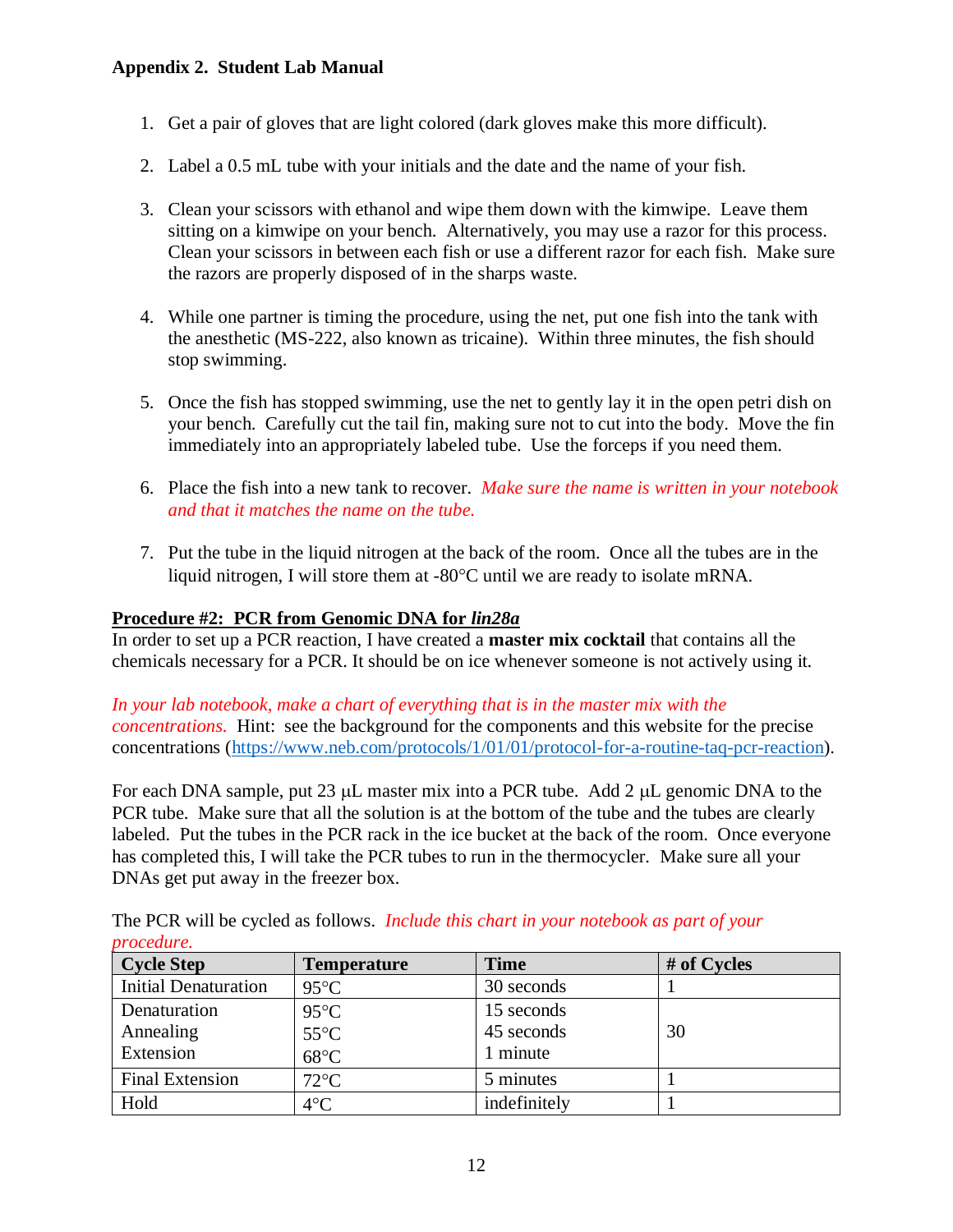- *1. What do you think is the purpose of the final extension?*
- 2. In PCR, we use a polymerase enzyme that works best at a high temperature  $(68-72^{\circ}C)$ and is not denatured at 95C. *What do you think would happen if we used a human DNA polymerase enzyme? Would it work for PCR? Why or why not?*

#### **Analysis: What will be happening in that PCR tube?** Watch the video here:

[http://www.hhmi.org/biointeractive/polymerase-chain-reaction-pcr.](http://www.hhmi.org/biointeractive/polymerase-chain-reaction-pcr) Complete the following questions in your notebook to help you predict the products of your PCR.

*3. Create the following chart in your notebook to draw what your DNA looks like at each step of a PCR. Include the primers.*

| <b>Temperature</b>    | Image |
|-----------------------|-------|
| <b>DNA</b> at room    |       |
| temperature           |       |
| DNA at 95°C           |       |
| DNA at $55^{\circ}$ C |       |
| DNA at 68°C           |       |

For each PCR reaction, you need a forward primer (F) that starts at the 5' end of the gene and a reverse primer (R) that starts at the 3' end of the gene. The primers we are using for this experiment are as follows:

# **lin28a.gDNA.F: 5'-CTTCATATGGAGGGTTTTCGCAGTC lin28a.gDNA.R: 5'-AGGACCACCACAACAAATGCAG**

You and your partner should determine where these primers are in the zebrafish genome. To do so, you'll need to go to the BLAST website [\(https://blast.ncbi.nlm.nih.gov/Blast.cgi\)](https://blast.ncbi.nlm.nih.gov/Blast.cgi). Click the link and read the top of the website.

### *4. In your own words, what is the function of this freeware program?*

Click on Nucleotide BLAST. Copy/paste the forward primer sequence into the text box under "enter accession number(s), gi(s), or FASTA sequence(s)".

*5. What is the full scientific name for zebrafish?*

Scroll down to the "Organism" box. Type in Danio (taxid:7954). Click the blue BLAST button at the bottom left. Once the program is done processing, you should see a "Graphic Summary". Your input primer sequence is the query, and the lines below it represent matches among all the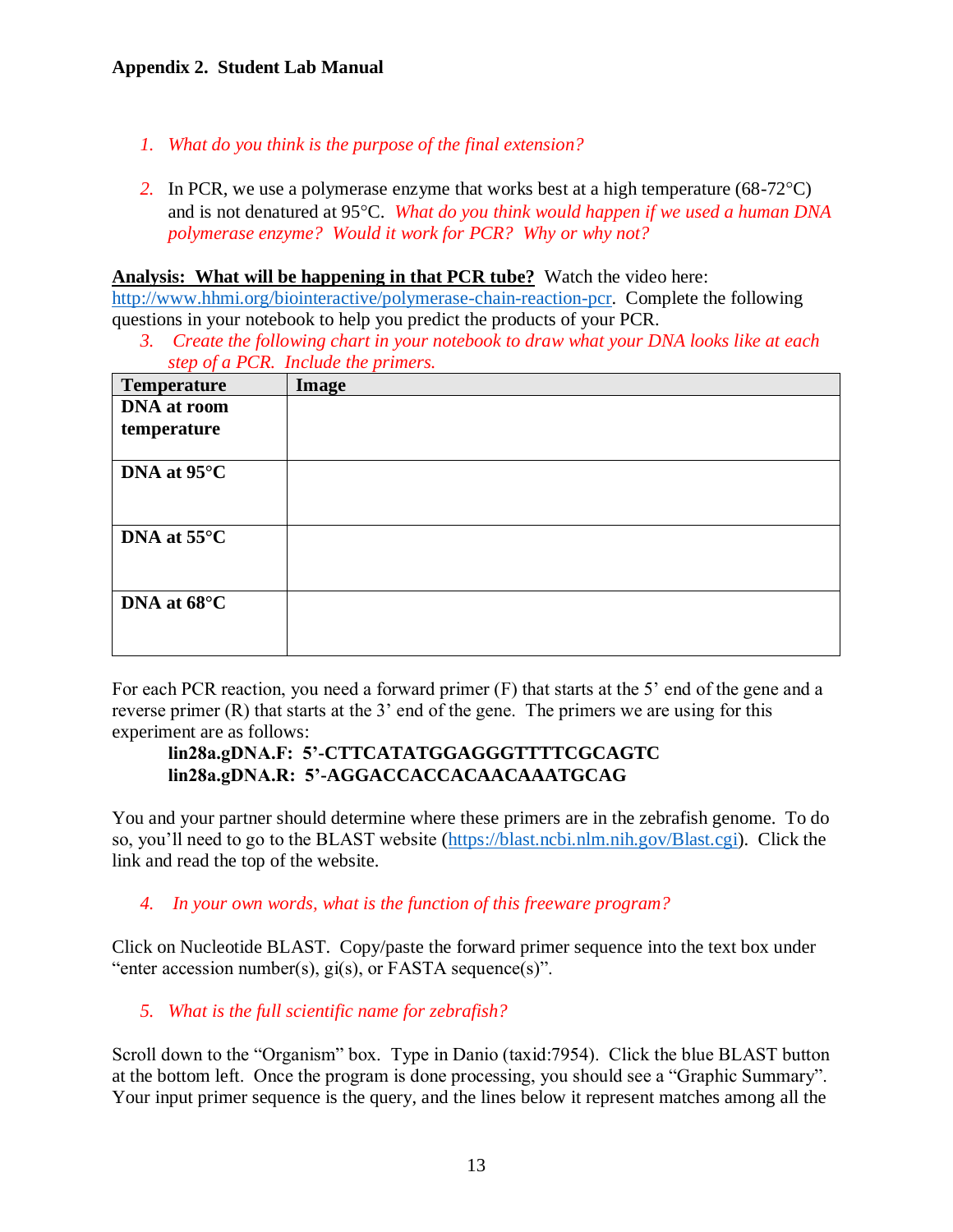zebrafish sequences ever entered into this database.

### *6. Recall from two weeks ago, on which chromosome is* lin28a*?*

If you scroll down to the "Descriptions" box (or mouse over the lines that cover the sequence in the graphic summary), you should find some sequences that refer to a **linkage group**. In this case, linkage groups are another way to say chromosomes, as in all the genes on a chromosome are linked together, much like all the pearls on a single necklace would be linked together. Click on the link that matches the chromosome number indicated in question 6. The "Sbjct" line is the part of the linkage group that matches your primers, and the numbers adjacent to the sequence represent the specific location where your primer aligns (matches).

- *7. Write the left number down for the sbjct line.*
- *8.* Repeat the BLAST analysis for the reverse primer, and *record the left number.*
- 9. The difference between these two numbers represents the size of the piece of DNA that your primers should amplify during the PCR. *What is the size of the DNA amplified by your PCR?*

For your convenience, I have pasted the nucleotide sequence below. Although only one sequence is shown, recall that this DNA is double-stranded, and the complementary sequence is not indicated. In addition, each line reads into the next so that it is a continuous strand. Spaces are included merely to make the sequence easier to read. They do not exist in the chromosome.

agcaagctt c at at ggaggg tttt cgcagt ct gaaggaag gagaagcagt ggaatt cacc ttt aaaagat cct ct aaggg t ct ggagt cc tt acaagt ga cggggcct gg aggggcacca t gt gggca gcgagaagaa acct aagggt acccaaaaga ggcggt caaa aggagat cgg t gagt gt ctt gct ct gtt gc t gct attit a ct gtitt att cattigat ca at cagagtit tt ccgaaat g ct ggcccatt tt ccagat ct t at att aggt t aat gcagat at acaat at a t gt acat cot titt acagaaa gcgct ot aaa acgt atti ca gt cagt gtag cagt at at ac gct caaacat tt attttt ga aat gcgtt ca aact aattt a aaat gagct a aat caat aat t cct gaggtt t aaaat gaat agt ttt at gt t caatt cact t aaaact tt a aaacaat caa gtt aactt aa t caattt gt g tt ggggcagc at gaaggaac t gt gaggaac ccagcatttt ttttttttt at tttttttt ac aat gcaacaa t cat ctt aca tttt caacaa gaat cattt a at gat att aa aagaccct gt tt aaagt cca t gt gaaatt a at cat gttta tttt gt gcaa gtt aat ccac aaaaaaaaaa aaaaaaaacg t aat ctt gtt gtttttttgg tttt ggt gat  $ctc$  caaagt c t gaccattt g  $dtd$  gcatt t gtt gt ggt g gt c $dtd$  d gtt gacat ca

Underline or highlight the sequence of the forward primer. (Hint: this is near the beginning.)

Finding the sequence of the reverse primer is a bit trickier because you will need to find the **reverse complement** of the primer sequence since the reverse primer is identical to that strand of DNA and not the one shown. To do this, first answer the following questions.

*10. Which base is complementary to A?*

*11. Which base is complementary to T?*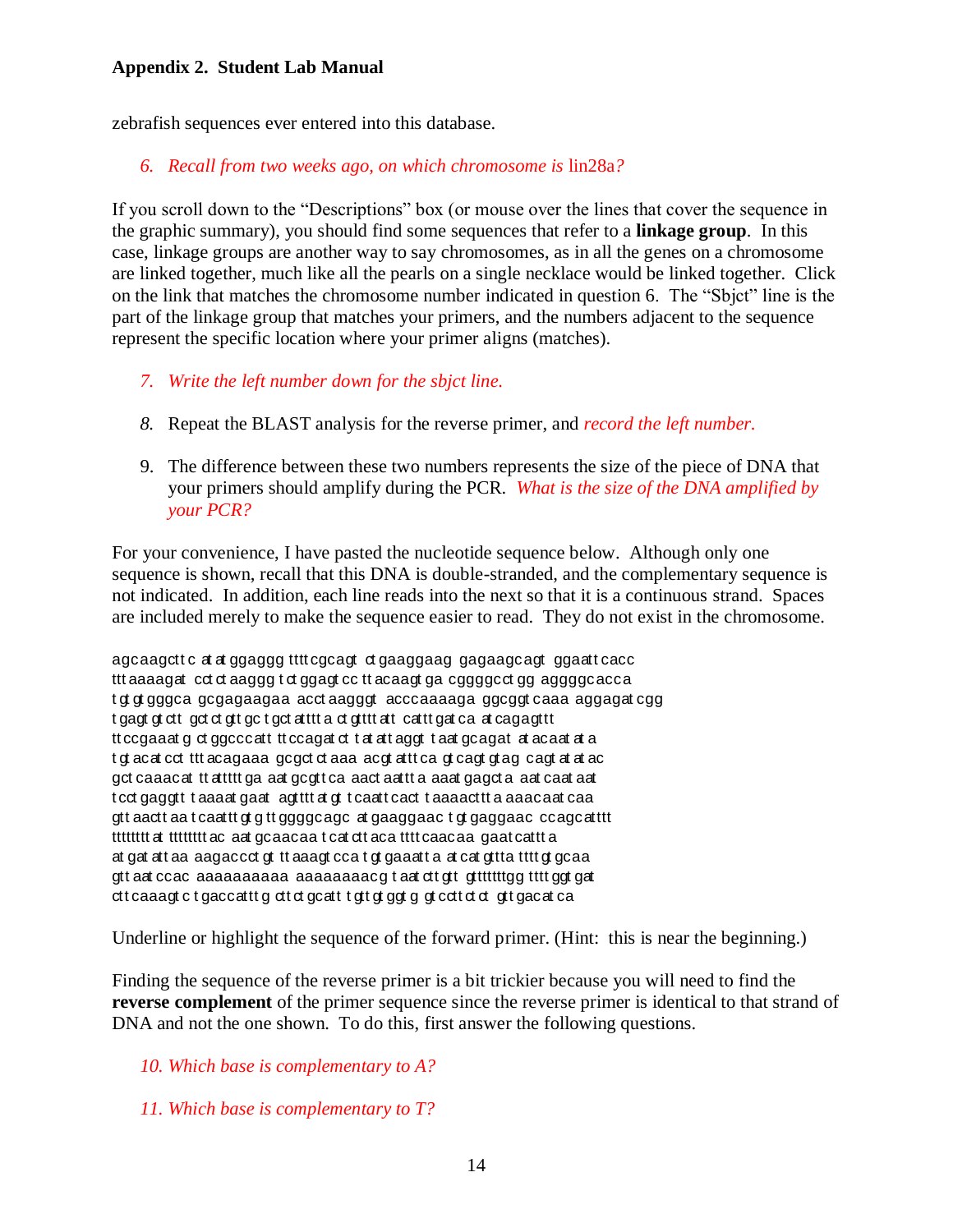- *12. Which base is complementary to G?*
- *13. Which base is complementary to C?*
- *14. Based on your answers, what is the complementary sequence of the reverse primer? Include the annotation 3' at the beginning.*
- *15.* DNA strands are antiparallel with a 5' end near the 3' end of the complementary strand and vice versa so now *write out the reverse complement of the reverse primer. (Hint: this just means write the complementary sequence backwards.) Include the annotation 5' at the beginning.*

Using the reverse complement of the reverse primer, underline or highlight this region of DNA on the sequence. (Hint: this is near the end.)

The last thing to do with this sequence is to show where the KpnI site is and predict the sizes of this wild-type PCR product after a digestion with KpnI. Although you could just read the entire sequence until you find a KpnI site (GGTACC), fortunately, there is freeware, called NEBcutter [\(http://nc2.neb.com/NEBcutter2/\)](http://nc2.neb.com/NEBcutter2/), that will do that for us. Copy and paste the sequence from 5' primer end to 3'-primer end into the large textbox on the NEBcutter website. Click on the submit button to the right of the box. NEBcutter will generate a graphic of the inputted sequence as a line with the 5' end representing number 1, the 3' end at the right, and all the restriction enzymes that cut the sequence below the line. When you hold your mouse over a restriction site, it will tell you the precise nucleotide number counting from the 5' end that is cut. Hold your mouse over the KpnI site.

- *16. What number is indicated?*
- *17. If you cut the PCR product with KpnI, what are the sizes of DNA fragments you will generate?*
- *18. In your notebook, define the following terms: heterozygous, homozygous, allele, and diploid.*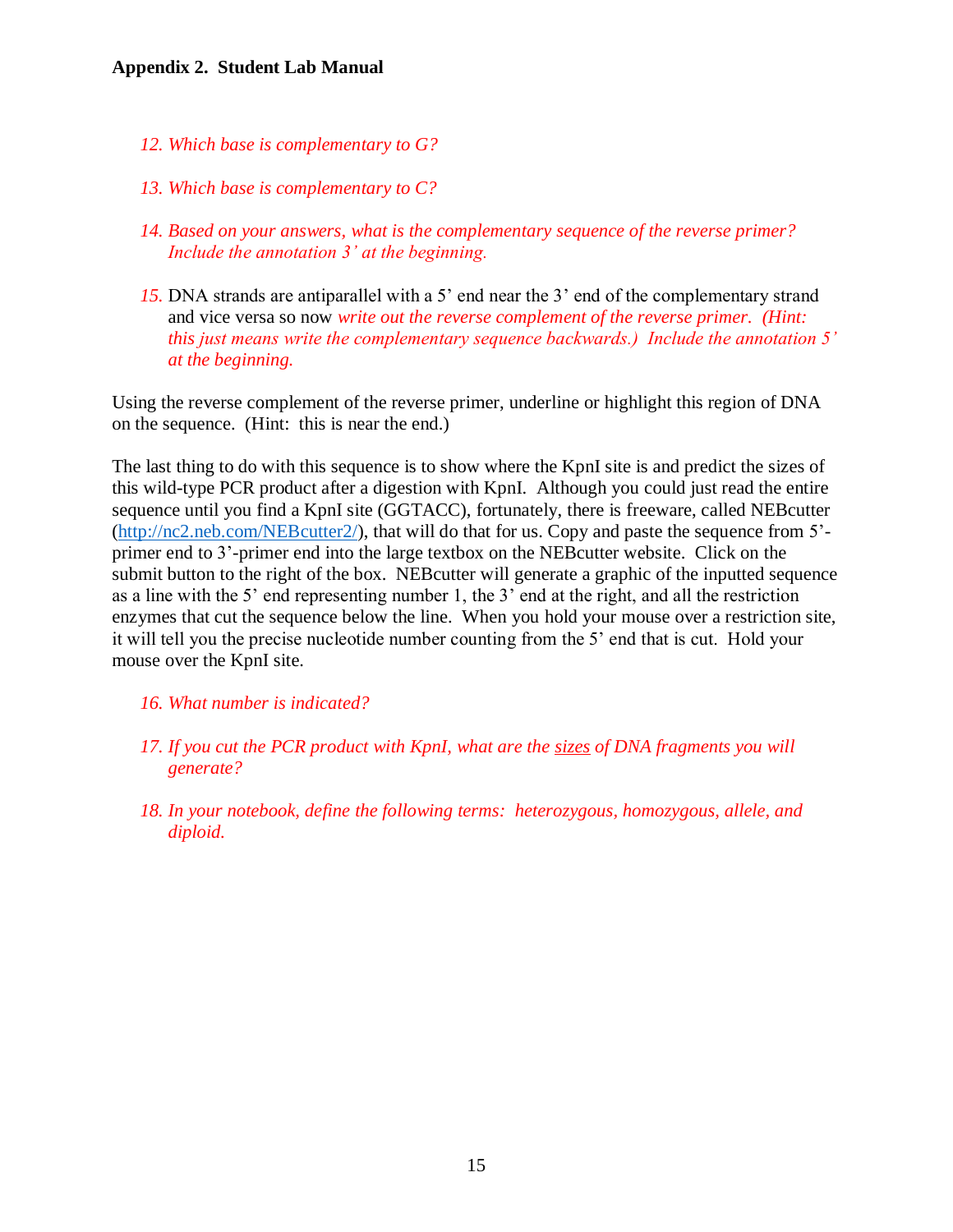### **Week Four: Genotyping Zebrafish Part Three**

### **Background**

Today, we will finally see the results of your experiments and hopefully determine the genotype of your fish. First, we will digest half of your PCR with KpnI, and then we will examine the digested and undigested PCR products using agarose gel electrophoresis. You will then be able to determine whether your fish is a **homozygote** or a **heterozygote** for the *lin28a* gene.

In order to characterize DNA restriction fragments, to verify that restriction digests have worked, or to purify restriction fragments, it is necessary to separate and identify the various sizes. The most common method to do so is **DNA agarose gel electrophoresis**. With the consistency of Jello, agarose is actually a molecular sieve filled with pores. Small fragments of the DNA can move quickly through the pores, while large pieces take more time. DNA has too little mass to separate by gravity; instead, an electrical current is applied to the gel to force the DNA in one direction. The phosphate groups in the DNA backbone are negatively charged, and therefore, the DNA will only move toward the positive electrode. By comparison to a set of DNA molecular weight standards (or ladder) loaded in the same gel, it is possible to accurately determine the size of DNA fragments in a sample of unknown composition.

Linear DNA in an agarose gel migrates at a rate that is inversely proportional to the log of its molecular weight. When dealing with nucleic acids, size in number of base pairs is often substituted for molecular weight. Here is a link to an image of a 100 bp DNA ladder with the molecular weight (in base pairs) of each band, or DNA fragment: [https://www.neb.com/products/n3231-100-bp-dna-ladder.](https://www.neb.com/products/n3231-100-bp-dna-ladder) The 1 kb and 500/517 bp bands are always the brightest in this particular molecular weight marker, and therefore, they can be used for orientation. You should be able to determine the size of your DNA fragments by comparing them to the size of the standards in the ladder.

DNA is obviously not colored, and so we use an orange dye called ethidium bromide to stain the DNA. Ethidium bromide becomes fluorescent after excitation with UV light so that we can see the location of the DNA. Ethidium bromide is considered a carcinogen. Though it does not directly mutate DNA, it does insert between the DNA base pairs.

### **Procedure #1: Restriction Digestion**

- 1. For each PCR, you will perform one digest with KpnI and have one control of undigested DNA. Label your 0.5 mL tubes clearly.
- 2. Finish the buffer calculations for the chart to the right. You have 10X Buffer, but you want 1X Buffer in a total volume of 20 µL. (Hint: Use  $C_1V_1=C_2V_2.$

| all volumes in<br>microliters<br>$(\mu L)$ | <b>KpnI</b> | undigested |
|--------------------------------------------|-------------|------------|
| <b>PCR</b>                                 | 10          | 10         |
| 10X Buffer                                 |             |            |
| Water                                      |             |            |
| <b>KpnI RE</b>                             |             |            |
| Total                                      | 20          | 20         |

3. Write the water volume in the chart by bringing

the remaining volume up to 20  $\mu$ L. (water volume = total – 10  $\mu$ L DNA - \_\_\_\_\_  $\mu$ L 10X Buffer - \_\_\_\_L restriction enzyme). Double check your numbers with your professor before proceeding.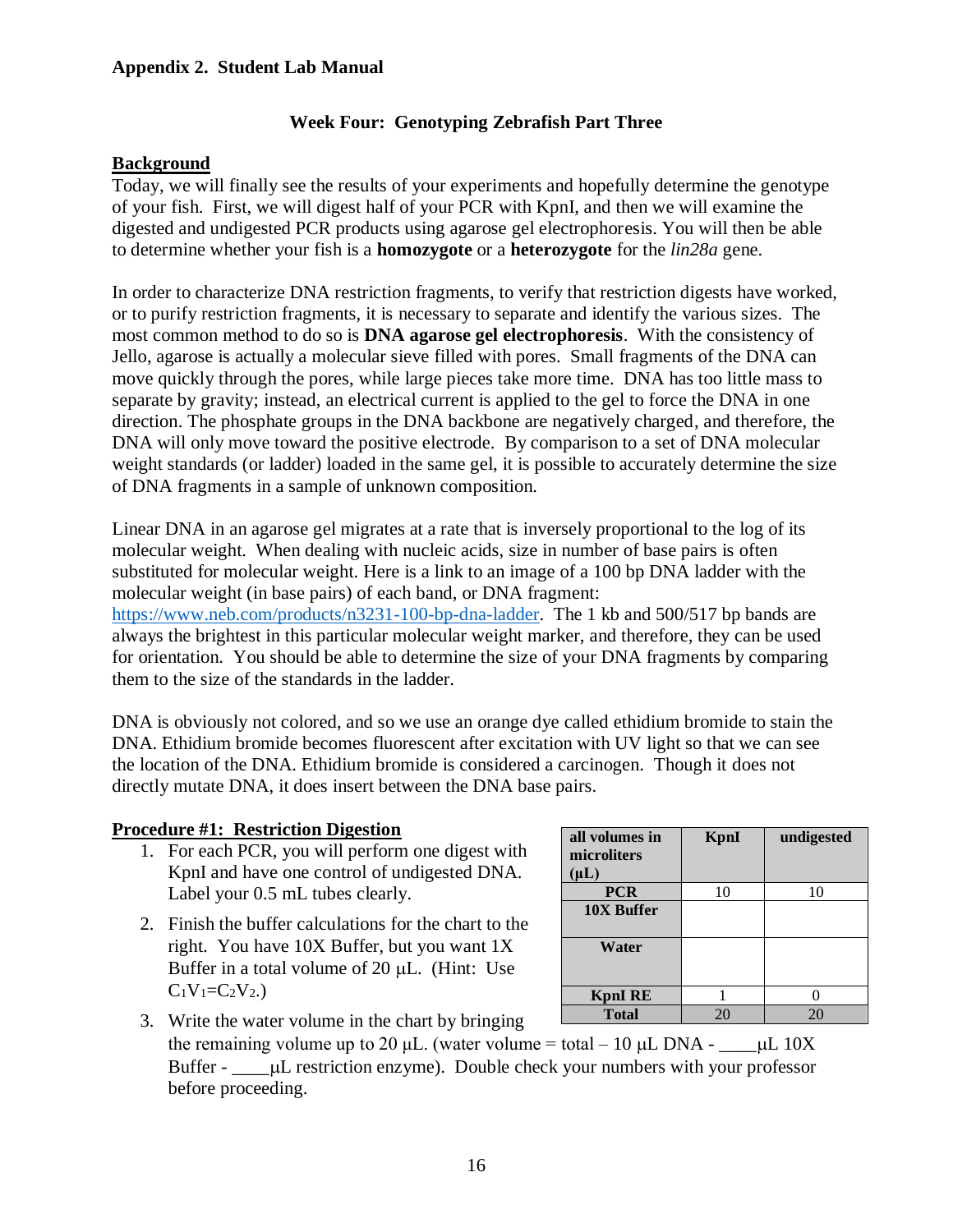- 4. Each group should set up the restriction digests by combining the components in the column in the appropriate tube. *Keep the enzymes on ice, and always add the enzymes last.* (Hint: Since you are using small volumes, it helps to check off the items as you add them so that you know what is already in the tube and what is yet to be added.)
- 5. Gently mix the reactions by tapping them.
- 6. Shake the liquid to the bottom of the tube by flicking your wrist.
- 7. Put the reaction in the  $37^{\circ}$ C water bath for at least 30 minutes.

## **Procedure #2: DNA agarose gel electrophoresis**

- 1. Add the appropriate amount of 6X loading dye  $(\mu L)$  to your restriction digest and undigested DNA to have a final volume at 1X. Once the dye is added, you now have samples that are ready to load.
- 2. Load 15  $\mu$ L of your sample into the 2% agarose gel as shown in figure 5. Since several groups will use the same gel, make note of where your samples are and their order in the gel on the board.
- 3. Once all samples and a molecular weight ladder are loaded, put the lid on the gel, and plug it into the power source, making sure that the DNA is running toward the cathode (positive).
- 4. Run the gel at 150 volts for approximately 1 hour or until the blue dye has run at least 3/4 of the way down the gel.
- 5. Image the gel using the UV transilluminator. Your instructor will post the electronic files so that you can include a labeled figure in your lab report.



Once your sample is in the tip, submerge the tip in the buffer and put it gently into the well. Push the sample out of the tip (go until all the blue is out of the tip; you may only have to go down to the soft stop). Keep your thumb down until you remove the tip from the liquid. Otherwise, you will suck water back up into the tip. The arrows on the right indicate the direction of the plunger at each point.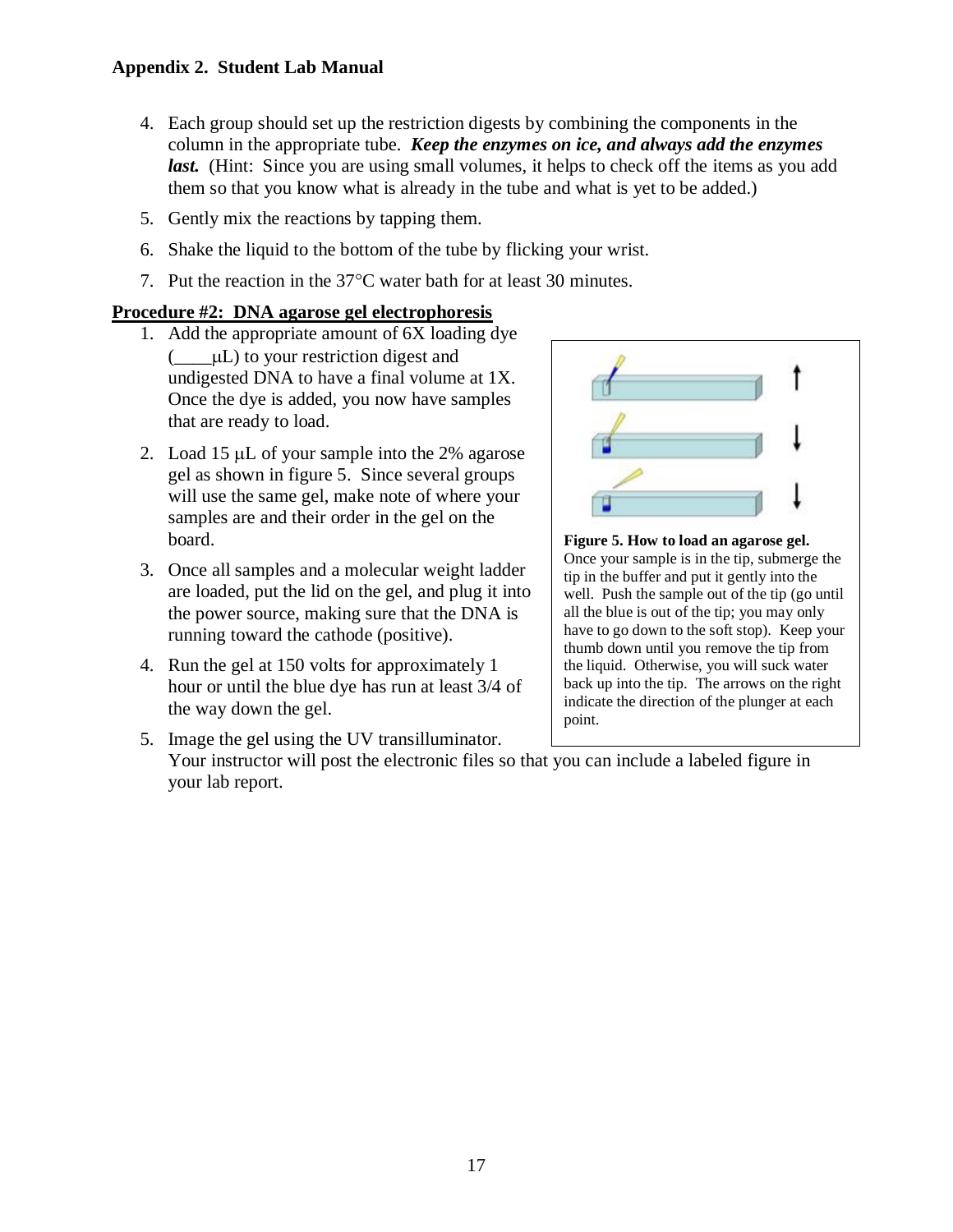# **Predictions for Analysis**

While you are waiting during this lab, complete the following in your notebook. Hint: you will need your notes from the previous weeks to do this exercise.

*Draw a gel template like the one shown below. The black lines at the top represent the wells where you loaded your DNA.*

| Uncut | WT | Mut | Het | ladder |
|-------|----|-----|-----|--------|
|       |    |     |     |        |
|       |    |     |     |        |
|       |    |     |     |        |
|       |    |     |     |        |
|       |    |     |     |        |
|       |    |     |     |        |
|       |    |     |     |        |
|       |    |     |     |        |
|       |    |     |     |        |
|       |    |     |     |        |
|       |    |     |     |        |
|       |    |     |     |        |
|       |    |     |     |        |

*First, draw in the DNA bands (lines) of the 100 bp molecular weight standard or ladder. On the right side (next to, but not on the gel), indicate the sizes of the bands in bp.*

*Using the ladder, draw a single band at the appropriate molecular weight under the well for uncut.* 

*If your fish has only WT* lin28a *genes, will they be cut by KpnI? Draw the appropriate band(s) under the WT lane. Note: If two bands are the same size, they will appear as one since they migrate the same distance on the gel; they are overlaid.* 

*If your fish has two mutant lin28a genes, will they be cut by KpnI? Draw the appropriate band(s) under the Mut lane.* 

*What if your fish has one WT lin28a gene and one mutant lin28a gene? Draw the* 

*appropriate band(s) under the Het lane.* 

You have now generated an answer key to which you can compare your own data.

# **Results and Conclusions**

*Include a fully labeled picture of your gel in your notebook.* Note: It is not appropriate to draw on or circle your data. If you feel you must indicate specific bands of interest, you can draw an arrow or place an asterisk *next to* the bands.

*What are the genotypes of your fish?* 

*You will have to generate an electronically labeled figure with a figure legend to be submitted. You may create the figure in powerpoint or Adobe software.*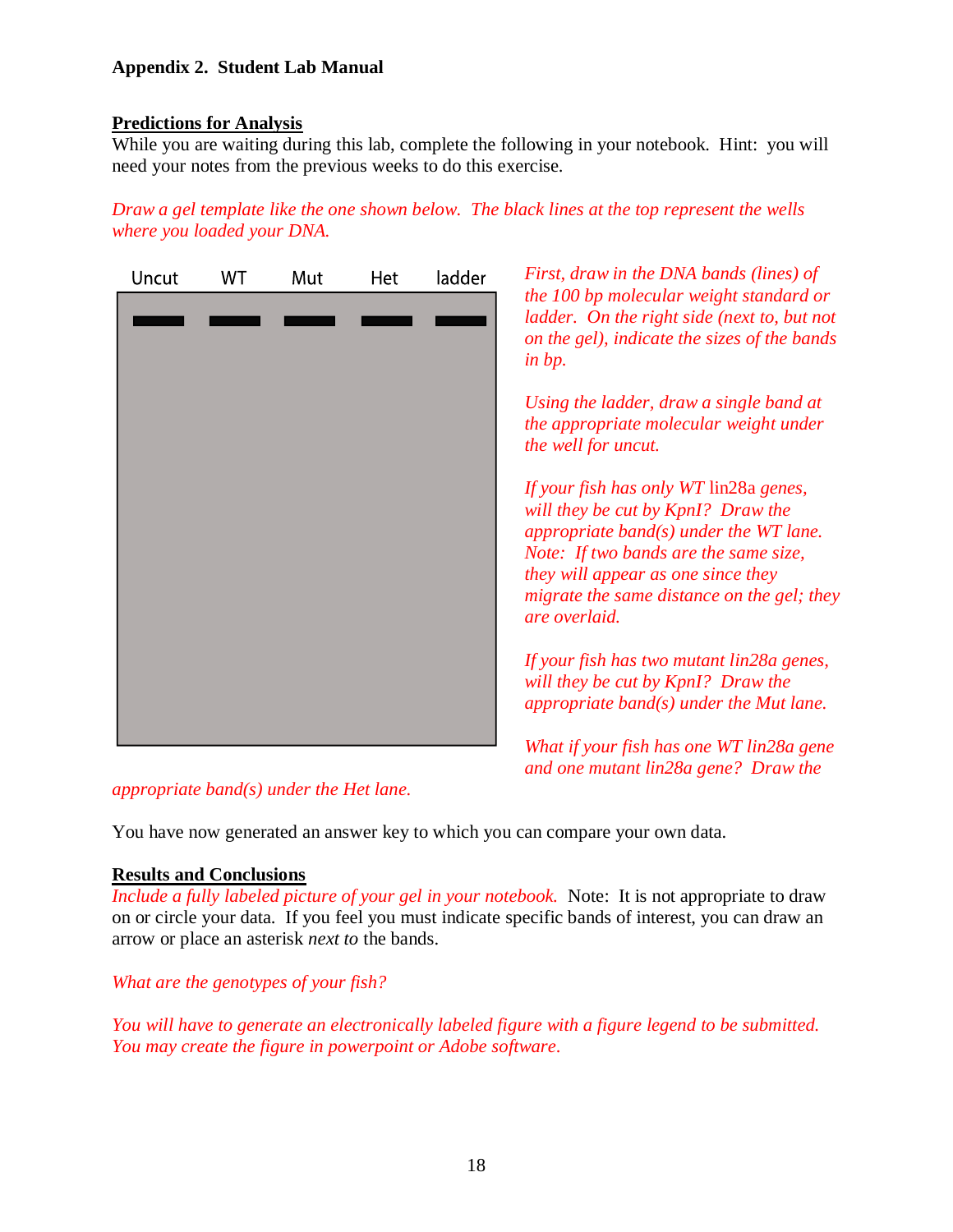### **Week Five: Destroying Zebrafish Hair Cells with Copper Sulfate**

**Experimental Design: Complete this section before lab and before reading ahead.** For this lab, we will use copper sulfate (CuSO4) to destroy the hair cells in the neuromasts in zebrafish larvae that are 5 days post fertilization (dpf) old. In wild-type zebrafish, these cells should regenerate completely within 2 days of treatment. Next lab, we will do alkaline phosphatase staining to visualize the neuromasts (see Figure 1 from Lush and Piotrowski, 2014).

The goal of this experiment is to examine the difference in the rate and/or capacity of *lin28a* mutant larvae to regenerate hair cells as compared to wild-type zebrafish. With your partner, design an experiment to test this idea. Answer the following questions to assist you in your experimental design.

- *1. What would you expect to see if the hair cells cannot regenerate in 7 dpf lin28a mutants as compared to wild-type hair cellss, aka what is your hypothesis?*
- *2. What is your experimental treatment condition to answer this question? Which fish will you use, and what will you do to them?*
- *3. What will your negative controls be, and what are they controlling for? (Notice this is plural.) Hints: Can you think of a situation where the treatment conditions are the same, but you get a known result? How do you know that the hair cells are present at all in mutant embryos?*
- *4. Other things to think about: What could you do to "know" that the hair cells were destroyed by the copper sulfate?*

*How big do you think your sample size should be for each condition? As in, would you treat just one larva, or more than one?* 

*5. Make a flowchart of your experimental design in your notebook to show your instructor before starting the experiment.*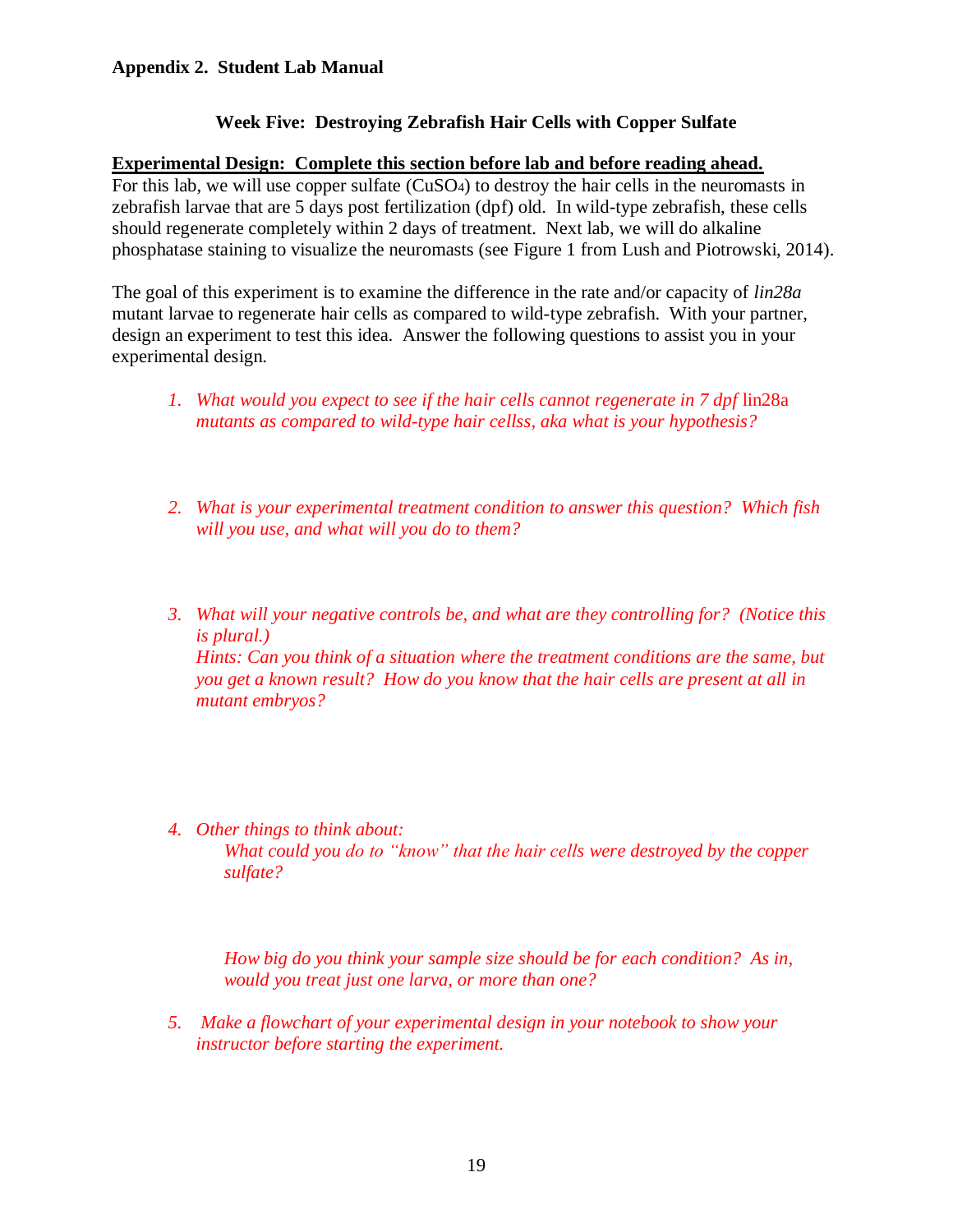# **Procedure**

- 1. Prepare your solutions. Show your math in your notebook, and check with your instructor before proceeding.
	- a. You will need 200 mL of 1X Holtfreter's Buffer (1X HB). 1X HB consists of 60 mM NaCl, 0.9 mM CaCl2, 0.67 mM KCl, and 10 mM HEPES. We have provided a 20X HB solution, and you will need to make 200 mL 1X HB. *How much 20X HB, and how much water will you need?* (Hint: Use  $C_1V_1 = C_2V_2$ )
	- b. You will need to make a working solution of copper sulfate by doing a 1:100 dilution of 10mM CuSO<sup>4</sup> into a final volume of 15mL in 1X HB. *What volume of 10mM CuSO<sup>4</sup> will you need for 15mL? What is the final concentration of the CuSO4?* (Hint: When diluting a solution by a dilution factor, the dilution factor does not have any units. To solve this, first represent your dilution factor as a fraction; for example, 1:10 would be 1/10. Then you can multiply your final volume by the dilution factor to get a volume of your concentrated stock solution. You can do the same thing for the concentration.)
- 2. Distribute your buffers to various plates and label the plates as appropriate.
	- a. You will need one small petri plate with diluted CuSO<sup>4</sup> in 1X HB. Pour the solution into the plate, and cover the lid of the plate with foil so that the lid will still fit on the plate.
	- b. You will need eight large petri plates of 1X HB.
	- c. You will need one large petri plate of 1X E3.



**Figure 6. Fish strainer construction.** A represents a side view, and B is the view of the bottom.

- 3. You will need one fish strainer (Figure 6) for \**each treated sample\**. Label them as appropriate. Submerge the netted bottom of the fish strainers in the dish filled with the E3 buffer so that the open end is facing up.
- 4. Using a plastic transfer pipet, collect 10 to  $20 5$  dpf larvae to put in the appropriate fish strainer. Pick larvae that look healthy and have their swim bladders. (These are the shiny silver bubbles in the middle of the larvae; see figure 7.)
- 5. Once the larvae are in the strainer in the E3, transfer the strainer with larvae to a dish with 1X HB. Incubate for two to five minutes in this buffer.
- 6. Using tweezers, pick up the strainers and **gently** dab the excess HB on a paper towel before placing them



**Figure 7. The red arrow indicates the swim bladder in a 5 dpf embryo.** Image from [https://www.sanger.ac.uk/sanger/](https://www.sanger.ac.uk/sanger/Zebrafish_Zmpgene/ENSDARG00000016153) [Zebrafish\\_Zmpgene/ENSDARG](https://www.sanger.ac.uk/sanger/Zebrafish_Zmpgene/ENSDARG00000016153) [00000016153.](https://www.sanger.ac.uk/sanger/Zebrafish_Zmpgene/ENSDARG00000016153)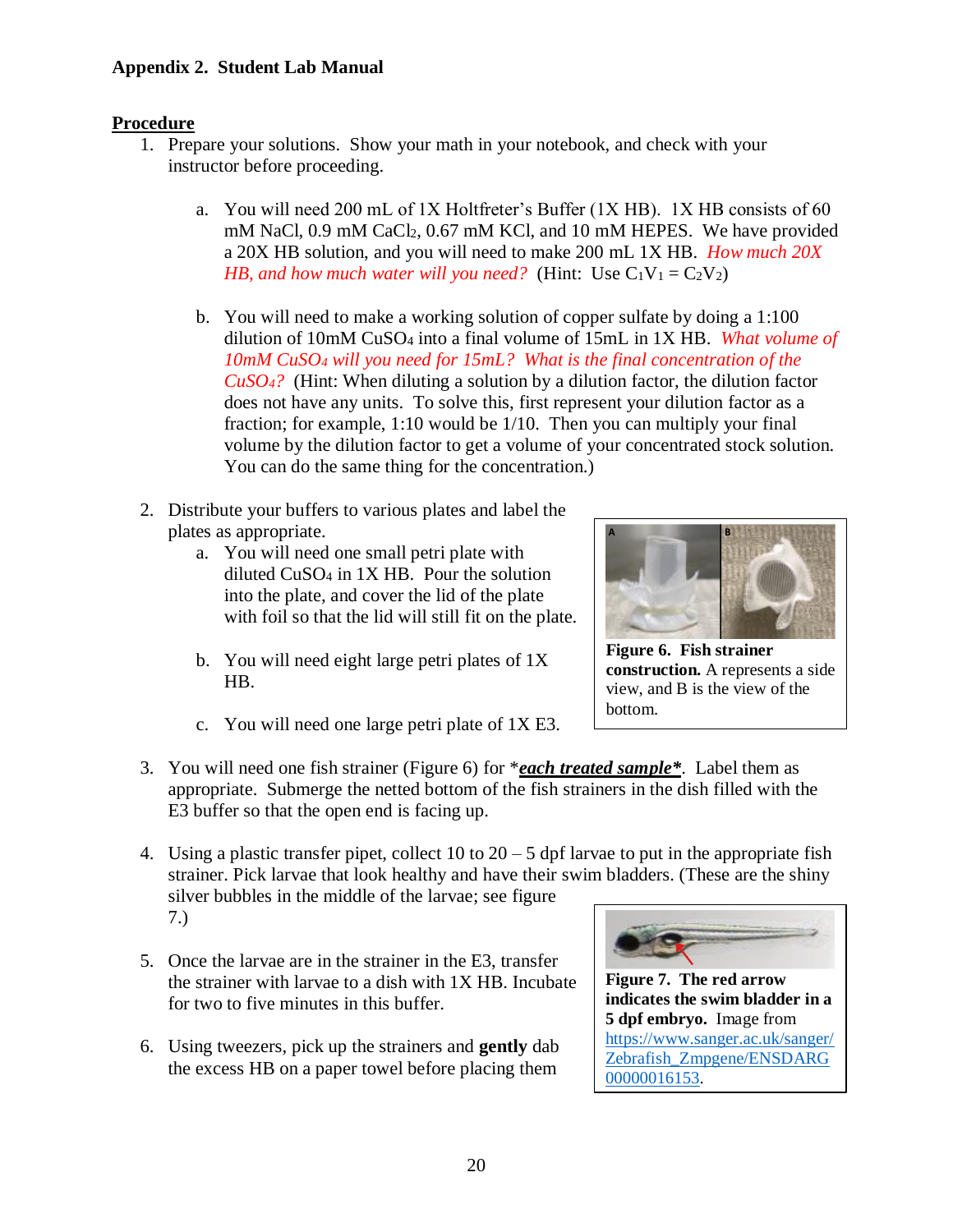into the diluted CuSO4 solution. Gently cover with foil.

- 7. Incubate larvae in diluted CuSO<sup>4</sup> for 1 hour. Meanwhile, collect your untreated larvae and place them into a large petri dish of 1X HB. Use masking tape to ensure that each plate is **clearly labeled** with all the relevant information about the type of fish, the treatment (or lack thereof), the date, and your initials.
- 8. After 1 hour, use tweezers to pick up the strainers from the diluted CuSO4 solution and place them into a new dish of 1X HB.
- 9. Move the strainers to another dish of 1X HB for 5 minutes.
- 10. Repeat step 9.
- 11. Using a transfer pipet, suck up 1X HB from a new dish and squirt the larvae out of the strainer and into the plate by holding the strainer sideways so that the net is facing you. Make sure to label and use a different plate for each sample.
- 12. Carefully move all your plates into the bin so that the larvae can be moved to a  $28.5^{\circ}$ C incubator. The larvae will incubate there for 2 days to recover and *possibly* regenerate.
- 13. **In two days, you will have to fix your larvae. Wear appropriate lab attire and gloves for this process. Both partners do not have to be there, but decide who will have to come in (at least one from each pair).** To fix your larvae, collect the larvae in a 1.5mL tube using a transfer pipet. Remove as much liquid as possible without removing the larvae. Add 1 mL of 4% paraformaldehyde/PBS to the tube. Make sure the tubes are clearly labeled with the sample description (or a secret code that will be written and defined in your notebook), the date, and your initials. Store the larvae in the refrigerator until the following laboratory.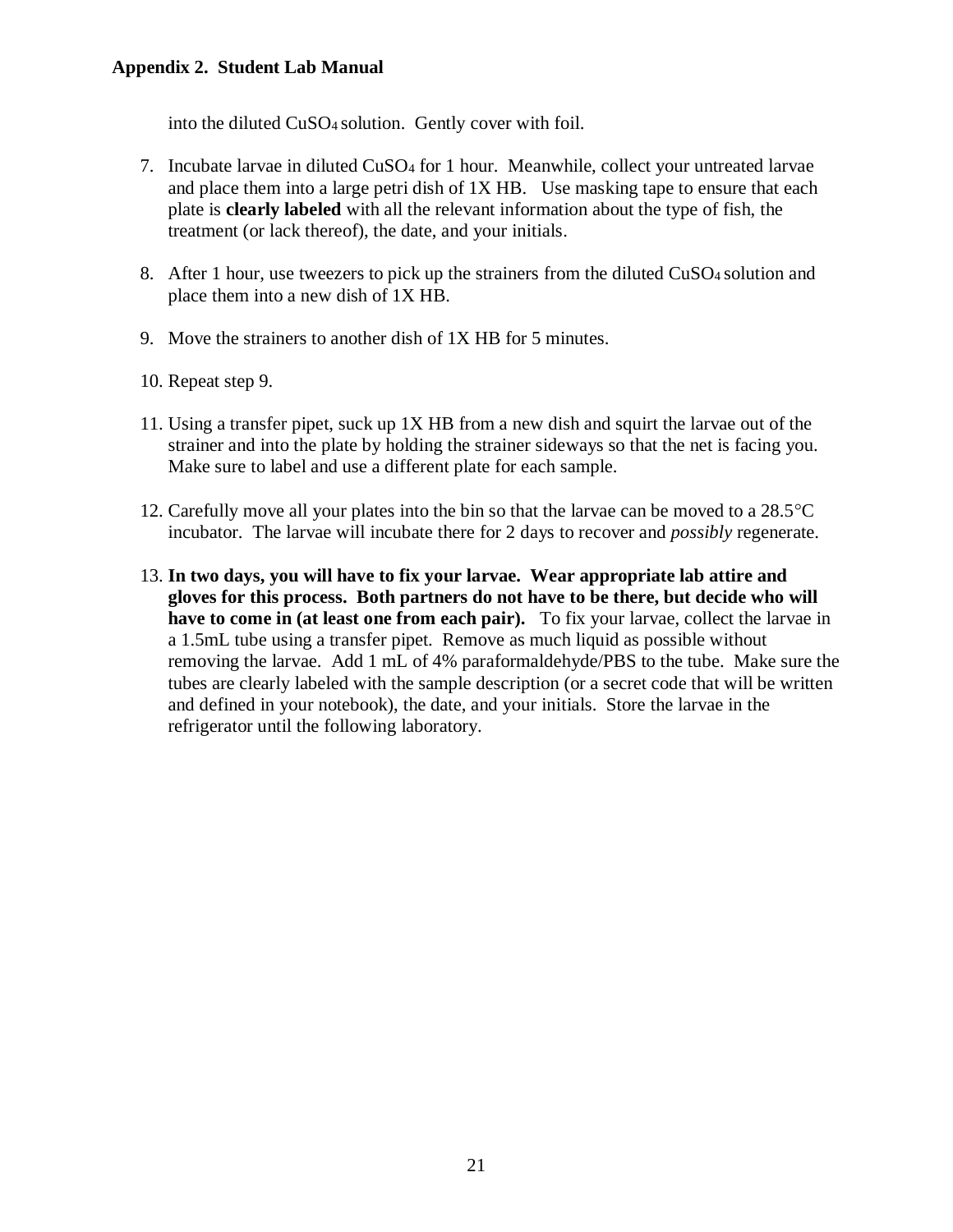# **Week Six: Visualizing Neuromasts using Alkaline Phosphatase**

# **Background**

Today we will use the fish larvae you collected last week to determine if they have regenerated their hair cells. The zebrafish produces the enzyme alkaline phosphatase in the neuromasts (Gilmour et al., 2004; Lush and Piotrowski, 2014a, 2014b; Villablanca et al., 2006). Therefore, we can use a substrate of alkaline phosphatase, nitro-blue tetrazolium and 5 bromo-4-chloro-3'-indolyphosphate p-toluidine salt (NBT/BCIP), to visualize where alkaline phosphatase is active. When this substrate is added, alkaline phosphatase converts it to a dark blue-violet color. For those of you in organic chemistry, the reaction is shown to the right if you're curious (Figure 8). This procedure will allow us to identify both the number of neuromasts and their size in your treated and untreated fish. A direct comparison with your controls should tell us whether the hair cells have regenerated fully.



- *1. Based on the samples you prepared last week, make a chart in your notebook about your predictions. Save a column that will include your actual results. Do you expect to see neuromasts of a 'normal size and number' in each sample? Which sample is your control that will define 'normal size and number'?*
- *2. For an enzyme named alkaline phosphatase, what sort of conditions do you think it will require to work? Hint: what do you think distinguishes the staining buffer from PBS? Why will the PBS stop the reaction?*

# **Procedure**

Notes: Wear gloves for this entire procedure. You should be careful to not to suck up your larvae so hold the tube up so that you can see what you're doing while you are removing solutions. You should not suck the larvae dry but leave approximately  $100 \mu L$  left in the tube every time you remove a solution. All solutions except the paraformaldehyde can go into the waste beaker.

- 1. Remove most of the paraformaldehyde solution from your larvae using a micropipet and pipet the solution into the designated paraformaldehyde waste container.
- 2. Wash the larvae with phosphate buffered saline (PBS)/0.3% Tween-20 for 5 minutes by adding approximately 1 mL PBS/0.3% Tween-20. Invert the tubes several times.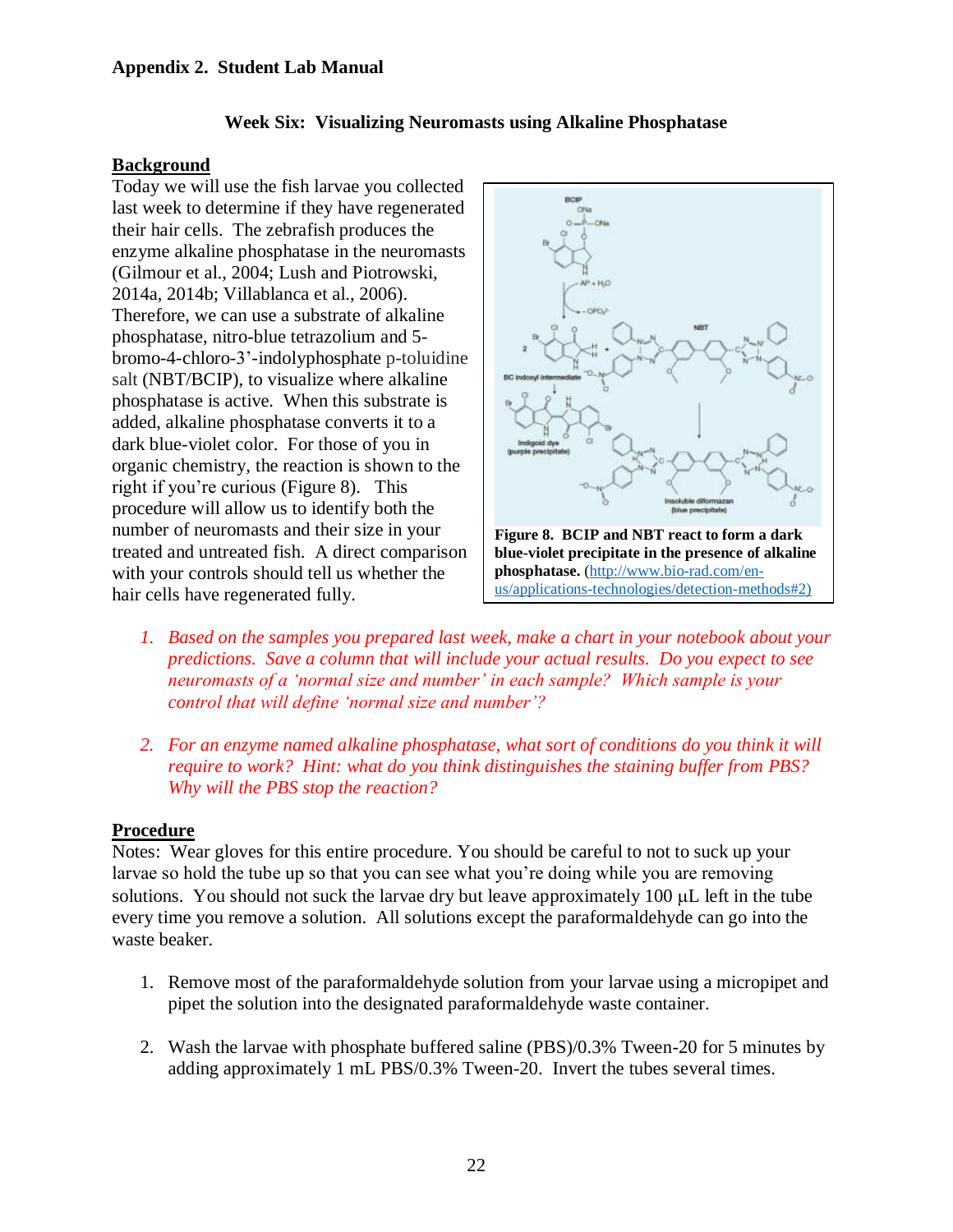- 3. After the 5 minutes, remove the solution into a beaker using a micropipet and add another mL of PBS/0.3% Tween-20. Incubate 5 minutes. Invert the tubes several times.
- 4. Repeat step 3 once more.
- 5. Remove the PBS/0.3% Tween-20 solution into the beaker and wash the larvae with 1mL staining buffer (50 mM  $MgCl<sub>2</sub>$ , 100 mM NaCl, 100 mM Tris pH 9.5, 0.1% Tween-20) for 5 minutes. Invert the tubes several times.
- 6. After the 5 minutes, remove the solution into a beaker using a micropipet and add another mL of staining buffer. Incubate 5 minutes. Invert the tubes several times.
- 7. Repeat step 6 once more.
- 8. Add 2.25 µl NBT and 5.75 µl BCIP to 1 mL of staining buffer (this staining solution will be prepared for you). Add 500 µl staining solution to each tube. Cover the tubes in foil. Let sit at room temperature for 10 minutes then check to see if the neuromasts are stained by looking through the microscope. If not, let sit longer and check periodically until they are stained.
- 9. Once the embryos are a desired intensity, all samples should be stopped by removing the staining solution and adding 1 mL PBS. Invert several times, remove the PBS, and replace with an additional 1 mL PBS.
- 10. Place the embryos in a well of a white porcelain spot plate so that they can be imaged, and the neuromasts counted and measured.

*In addition to recording your results of the count and size of the neuromasts for at least 3 fish per sample, you will have to take pictures of a representative sample of a fish in each condition. The quantitative data should be presented in graphical form. A full figure with both pictures and graphs should be submitted by the beginning of the next lab. Hint: It will have panels A-F.*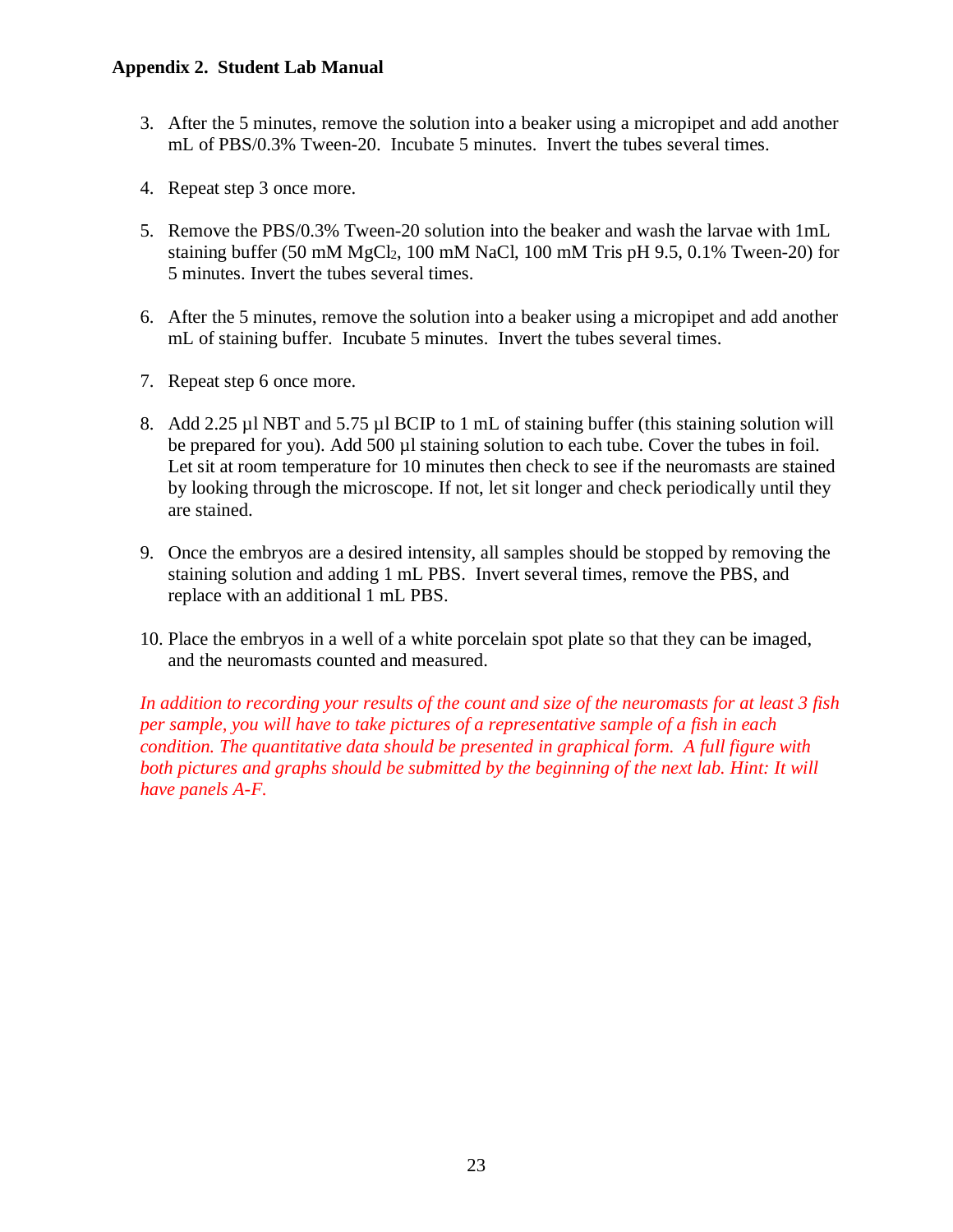### **Week Seven: Measuring Changes in Gene Expression Part One: RNA Isolation**

## **Background**

The **phenotype** of your cells is dictated by which proteins are expressed, or made, in every cell. Though the cells in your body contain the same DNA, different cells express different proteins, giving them a different function. For example, you know that the cells in your brain must perform different functions than those of your muscles or of your skin. This distinction is mediated by cells having different amounts of proteins and/or different proteins altogether.

In the case of our zebrafish, we would like to examine changes in expression in the absence of the *lin28a* gene during regeneration. After injury, not only is *lin28a*  increased in expression, but *lin28a* has been reported to affect transcription of *c-myc<sup>b</sup>* (Ramachandran et al., 2010); refer to figures 1a-c.

- *1. Examine the figures in the paper. What conclusions did the authors make about* lin28a *and*  c-mycb*?*
- *2. What is a pluripotency factor?*

Typically, we can measure a change in gene expression by measuring the amount of proteins using a technique called a western blot. Essentially, this method can tell you how much of any particular protein you have in a cell or tissue. However, it requires the use of specialized proteins called antibodies. Antibodies are produced by an animal's immune system and are used to defend the animal against the myriad of pathogens the animal may encounter. Because there are so many different pathogens, antibodies are highly specific to the protein of interest, the antigen. Although there are many different antibodies commercially available for human proteins, there are fewer for zebrafish and other model systems. Therefore, we will have to use an indirect measure of gene expression by examining changes in mRNA. From this mRNA, we will use an enzyme called **reverse transcriptase** to make complementary DNA, or **cDNA** (Figure 9)**.** Then we can perform PCR for the gene of interest using the cDNA as a template. This will tell us whether the mRNA for that particular gene was present, and ideally, approximately how much of that mRNA was present. This process (isolating mRNA, converting it to cDNA, and doing PCR)



**Figure 9. mRNA is used as a template for reverse transcriptase to generate complementary DNA.**



**template for PCR to measure differences in gene expression among samples (numbered 1 through 6 here).**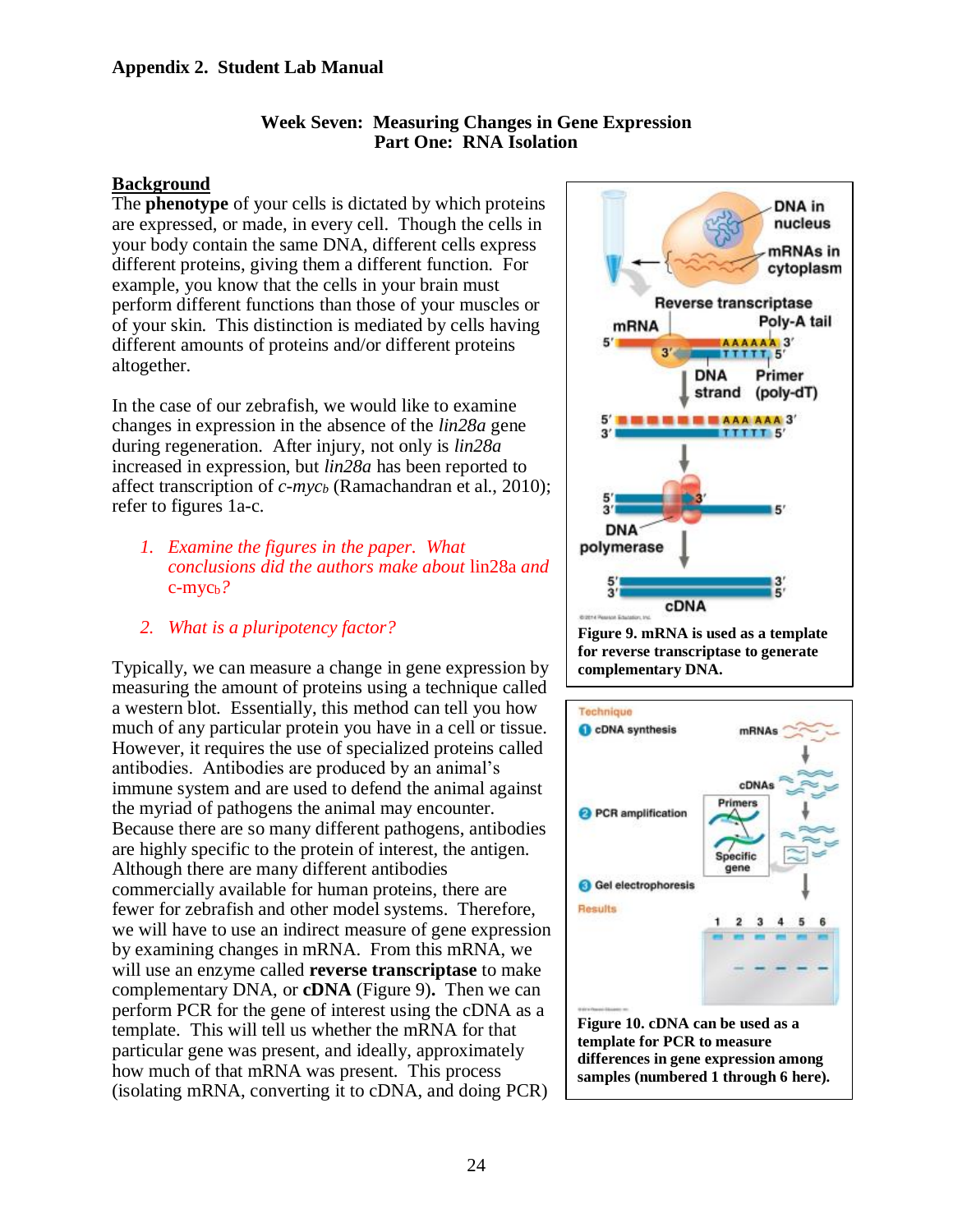is called reverse transcription PCR, or **RT-PCR** (Figure 10).

- *3. How will the amount of mRNA tell us about how much protein is made? What is the relationship we can infer between these two types of biological molecules?*
- *4. If a cell does not express the gene, will you detect a signal by RT-PCR? Explain.*
- *5. How is cDNA distinguished from genomic DNA?*

Remember that second tail we isolated and dropped into liquid nitrogen? Now is the time to use it! Because you isolated it seven days after your first surgery and it takes a zebrafish approximately fourteen days to fully regenerate a tail, we can assume that the tissue you isolated is in the process of regeneration. Today, we will isolate the RNA and store that in the freezer until we are ready to do the PCR and electrophoresis.

#### **Procedure**

Note: this procedure is adapted from the Qiagen RNeasy Mini Kit [\(https://www.qiagen.com/us/resources/resourcedetail?id=14e7cf6e-521a-4cf7-8cbc](https://www.qiagen.com/us/resources/resourcedetail?id=14e7cf6e-521a-4cf7-8cbc-bf9f6fa33e24&lang=en)[bf9f6fa33e24&lang=en;](https://www.qiagen.com/us/resources/resourcedetail?id=14e7cf6e-521a-4cf7-8cbc-bf9f6fa33e24&lang=en) see the picture on page 9 of this handbook for an overview).

- 1. Wear gloves for this whole procedure. Your skin is covered in RNases that will degrade your sample.
- 2. Find your tube containing the tail fragment from the ice bucket.
- 3. Squirt  $600 \mu L$  RTL Plus solution onto the tail tissue.
- 4. Using the 1 mL syringe, suck the solution up and squirt it out at least ten times. This breaks up your tail so that it can be dissolved by the solution. Be careful not to spill the solution by pushing out too hard.
- 5. Spin 3 min full speed.
- 6. Carefully remove the liquid using a P1000 micropipet and put the liquid in a gDNA Eliminator column. The pellet may not stick so be careful to avoid it. This step allows the genomic DNA to stick to the column, and the RNA (what we want) will end up in the flow-through, or liquid below the column.
- 7. Spin the column 30 seconds at approximately 9000xg (g represents gravity).
- 8. Move the flow-through containing the RNA to a new, clearly labeled tube. Discard the column.
- 9. Add  $600 \mu L$  70% ethanol to the flow-through in the new tube. Invert the tube twice.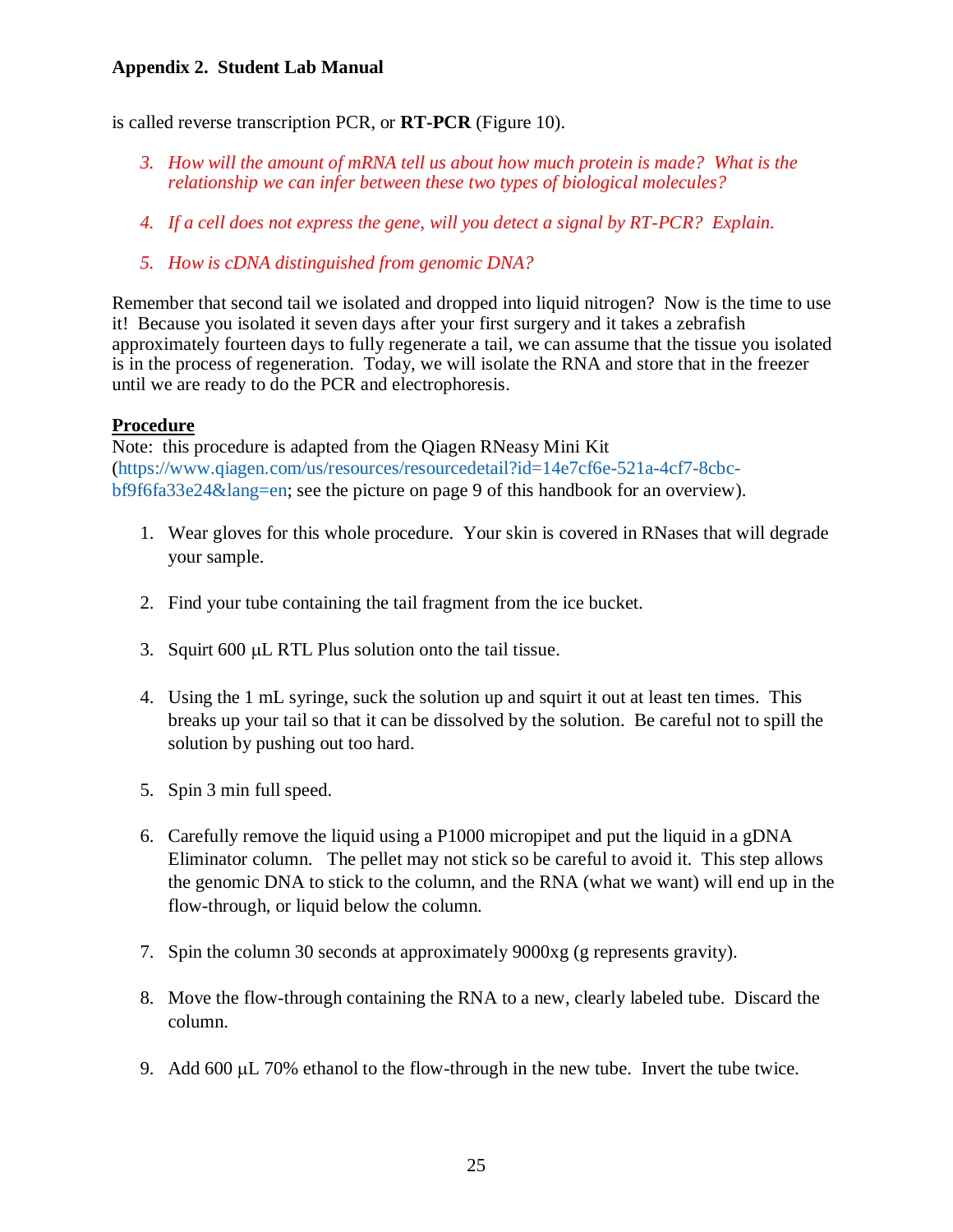- 10. Move 700  $\mu$ L of the flow-through/ethanol mixture to an RNeasy column. This column will bind to the RNA, and any impurities will flow through the column as waste.
- 11. Spin the column 15 seconds at approximately 9000xg.
- 12. Discard the flow-through in the waste beaker. Add the remaining liquid from step 9 into the column, and spin again as in step 11.
- 13. Discard the flow-through in the waste beaker.
- 14. Add 700  $\mu$ L RWI wash buffer. This buffer will wash away any impurities from the RNA bound to the column.
- 15. Spin the column 15 seconds at approximately 9000xg.
- 16. Discard the flow-through in the waste beaker.
- 17. Add 500  $\mu$ L RWI wash buffer. This different wash buffer will wash away any impurities from the RNA bound to the column.
- 18. Spin the column 2 minutes at approximately 9000xg.
- 19. Move the column to a new tube.
- 20. Spin the column 1 minute at approximately 9000xg. This will completely remove the wash buffers so that we do not have any wash buffer contaminating our RNA.
- 21. Move the column to a new tube that is clearly labeled with the fish and the date.
- 22. Add 20 µL pre-heated water to the center of the column. Incubate the tube in the heat block at 55<sup>o</sup>C for 1 minute. At this high temperature, the water should allow the RNA to dissociate from the column, and the RNA will end up in the flow-through for the next step.
- 23. Spin the column 1 minute at approximately 9000xg. Discard the column and save the RNA in the ice bucket at the front of the room. This RNA will be stored at  $-80^{\circ}$ C until we are ready to use it.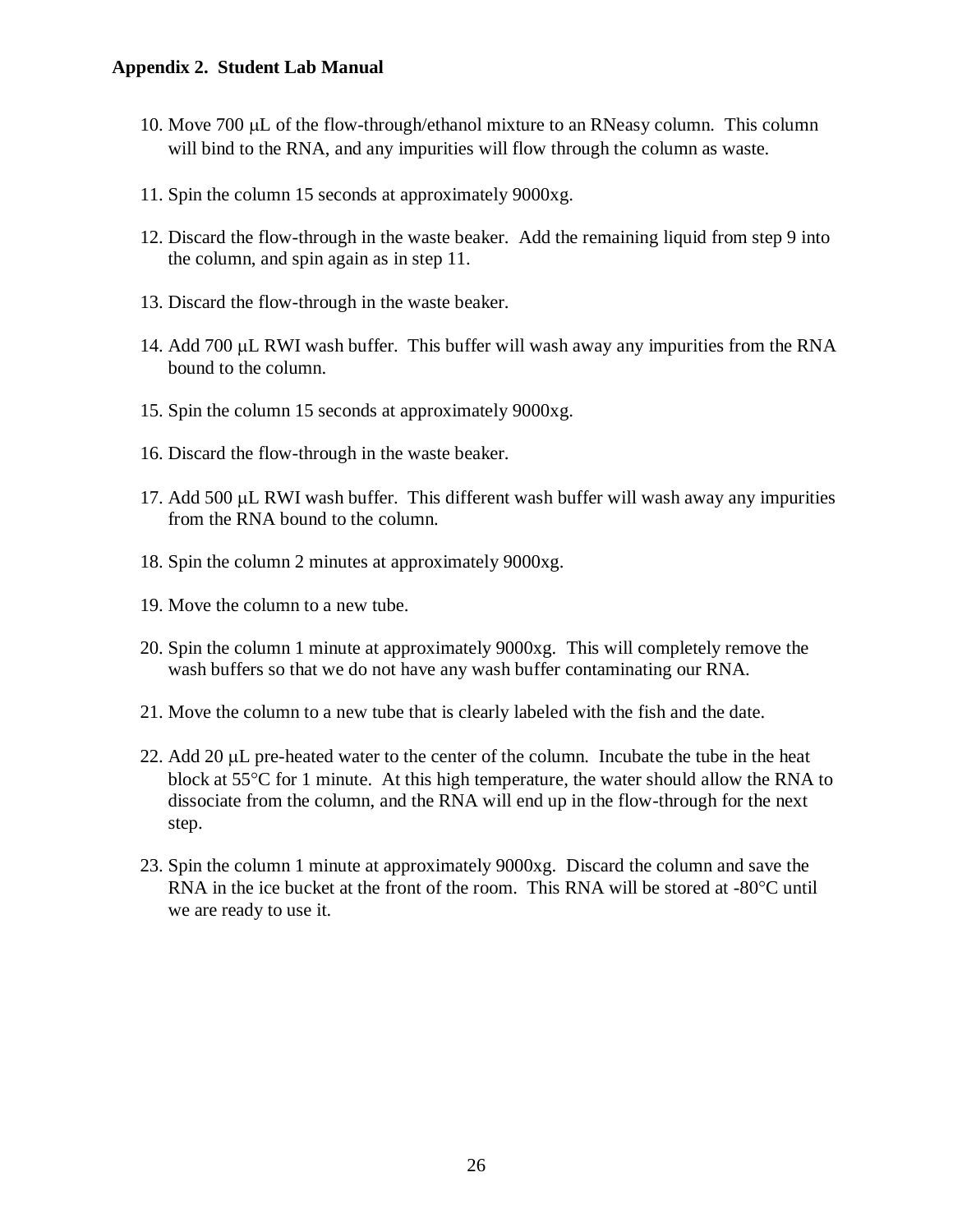### **Week Eight: Measuring Changes in Gene Expression Part Two: RT-PCR**

### **Background**

In this laboratory, we will use your RNA template to generate cDNA and perform a PCR. We will attempt to confirm or refute some of the RT-PCR data from Ramachandran et al., 2010 figures 1a-c using our *lin28a* CRISPR homozygotes and heterozygotes.

- *1. What would be a good control for changes in gene expression after mutation of* lin28a*? In other words, what type of fish could we use to demonstrate the predicted effects of normal levels of* lin28a*?*
- *2. In figure 1c, do the levels of actin change? What is the purpose of amplifying actin?*
- *3. What would you predict about the amount of Lin28a made by a WT tail during regeneration?* Would it be high or low? What about the amount of lin28a made by *mutant tail during regeneration? Make a chart to describe your predictions for each type of fish and why.*
- 4. *To your chart, add what you think the effects on* actin *and* c-myc<sup>b</sup> *will be in mutant or WT fish and why.*

We can make cDNA and amplify it by PCR all in one tube, provided we add the correct reagents. We will need a separate tube for each gene we amplify.

- *5. Which enzyme is used to make cDNA from mRNA?*
- *6. Go back to your notes from week three. What will you need in order for DNA replication to occur?*
- *7. Which of the reagents listed in your answer to question 2 is specific to the gene you are amplifying?*

### **Procedure**

Note: this procedure is adapted from the One Taq One-Step RT-PCR kit [\(https://www.neb.com/protocols/2014/08/15/one-step-rt-pcr-protocols-e5315\)](https://www.neb.com/protocols/2014/08/15/one-step-rt-pcr-protocols-e5315).

- 1. Wear gloves for this whole procedure. Your skin is covered in RNases that will degrade your sample.
- 2. Find your tube of RNA from the ice bucket.
- 3. In order to simplify things, a mastermix containing reaction mix (buffer, dNTPs, dye), water, and enzymes has been made for you. Pipet  $9 \mu L$  of the green mastermix into one PCR tube per gene you will amplify. In other words, since you will amplify *c-myc<sup>b</sup>* and *actin*, you should have two tubes per RNA sample.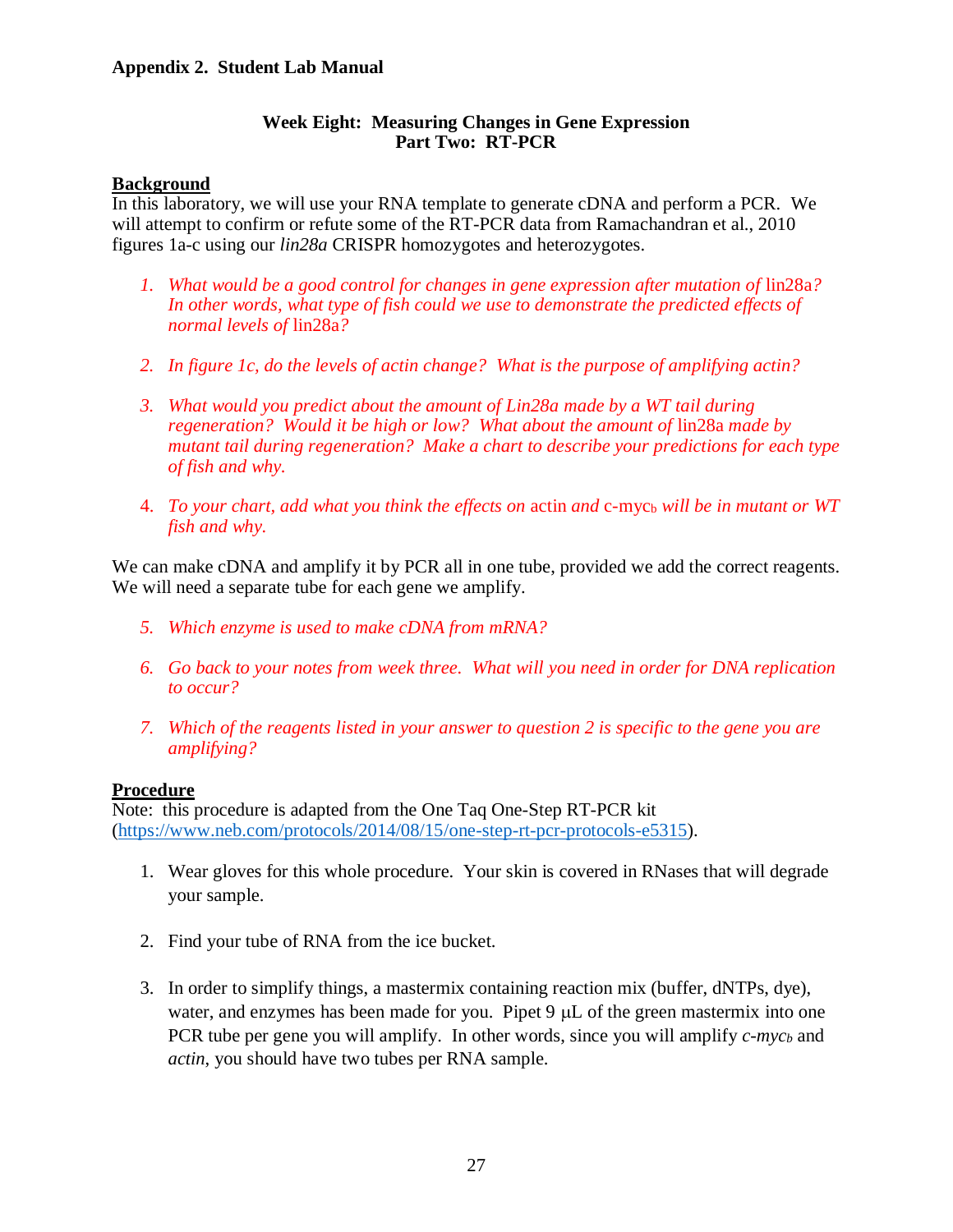4. Add 1  $\mu$ L of the appropriate forward and reverse primer mix to each tube. The primers we are using for this experiment are as follows:

> **β-actin-F: 5'- CATCGTTCACAGGAAGTGCTTC β-actin-R: 5'- GGTAAACGCTTCTGGAATGAC c-mycb.F: 5'- GTCGGTCTGTCGGCTTCCTCCAGGACATG c-mycb.R: 5'- CTCTTCTTCATCTTCATCATCTTCGTCATCGGA**

- 5. Add  $2.5 \mu L$  of your RNA into each reaction. Make sure the tubes are clearly labeled with your initials or fish's name and the gene and place the tubes in the ice bucket at the front of the room. When all the tubes are collected, they will be put into the thermocycler. After amplification, your samples will be stored in the freezer until we can analyze them next week.
- 6. Before leaving, go to the product website and copy the cycling parameters into your notebook.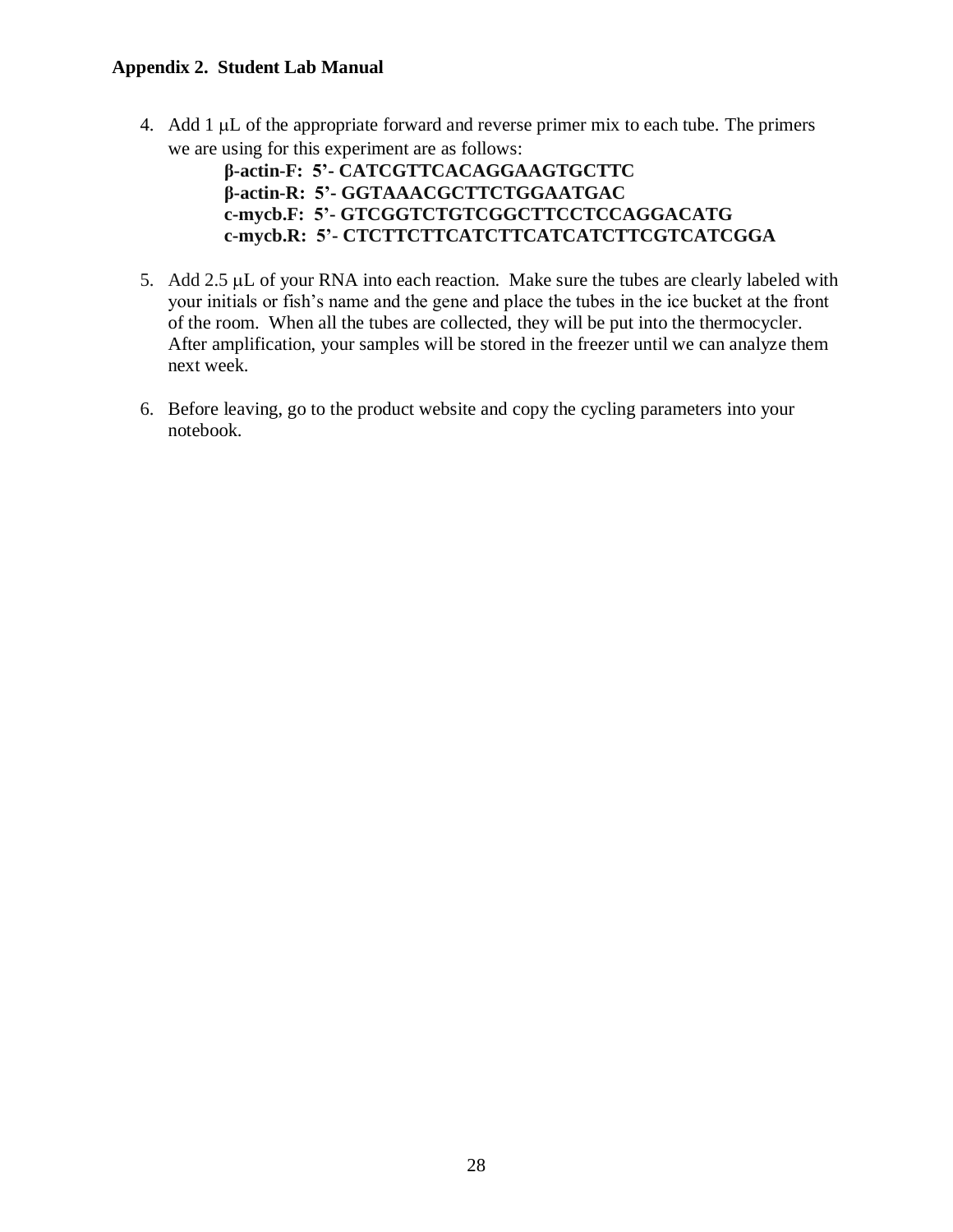### **Week Nine: Measuring Changes in Gene Expression Part Three: DNA Agarose Gel Electrophoresis**

## **Background**

In theory, your reactions from last week contain amplified c-mycb and actin DNA fragments. Your goal today is to resolve these fragments on a DNA agarose gel and then determine if mutation of *lin28a* affected the amount of amplified DNA. In order to do this, you will need to normalize the intensity of your *c-myc<sup>b</sup>* band to your *actin* band.

## **Procedure**

- 1. Find your PCR tubes in the ice bucket.
- 2. Load  $10 \mu L$  of each reaction into a separate well (recall your notes from week four about how to load and run an agarose gel) and run the gel.
- 3. Image the gel and quantify the intensity of each band. Record these numbers with the genotype of your fish in the Excel sheet.
- *4. Using class data, generate a graph with error bars and a complete figure legend to describe the effect of lin28a mutation on c-myc<sup>b</sup> gene expression.*

## **Predictions for Analysis**

While you are running a gel, you should determine the sizes of the bands that you predict you have amplified using a BLAST search like you did in week three but with the primer sequences for *actin* or *c-myc<sup>b</sup>* (see last week's lab). Hints: make sure you remember to put in the organism, and you can click on the first gene link you find.

- *1.* Based on your BLAST search, what is the predicted size of the actin DNA fragment?
- 2. *Based on your BLAST search, what is the predicted size of the c-myc<sub>b</sub> DNA fragment?*

| <b>WT</b> |   | <b>Mut</b>     |   |           |  |
|-----------|---|----------------|---|-----------|--|
| a         | m | $\overline{a}$ | m | <b>MW</b> |  |
|           |   |                |   |           |  |
|           |   |                |   |           |  |
|           |   |                |   |           |  |
|           |   |                |   |           |  |
|           |   |                |   |           |  |
|           |   |                |   |           |  |
|           |   |                |   |           |  |
|           |   |                |   |           |  |
|           |   |                |   |           |  |
|           |   |                |   |           |  |
|           |   |                |   |           |  |
|           |   |                |   |           |  |
|           |   |                |   |           |  |

*Draw a gel template like the one shown below. The black lines at the top represent the wells where you loaded your DNA.*

*First, draw in the DNA bands (lines) of the 100 bp molecular weight standard or ladder under the MW column (see week four). On the right side (next to, but not on the gel), indicate the sizes of the bands in bp.*

*Using the ladder, draw a single band at the appropriate molecular weight under the well for the*  actin *(a) and* c-myc<sub>b</sub> *(m) for the wild-type fish <i>(WT)*.

*Based on your prediction of how* lin28a *mutation will affect the expression of both* actin *and* c-mycb*, draw in the appropriate bands under the mutant lanes.*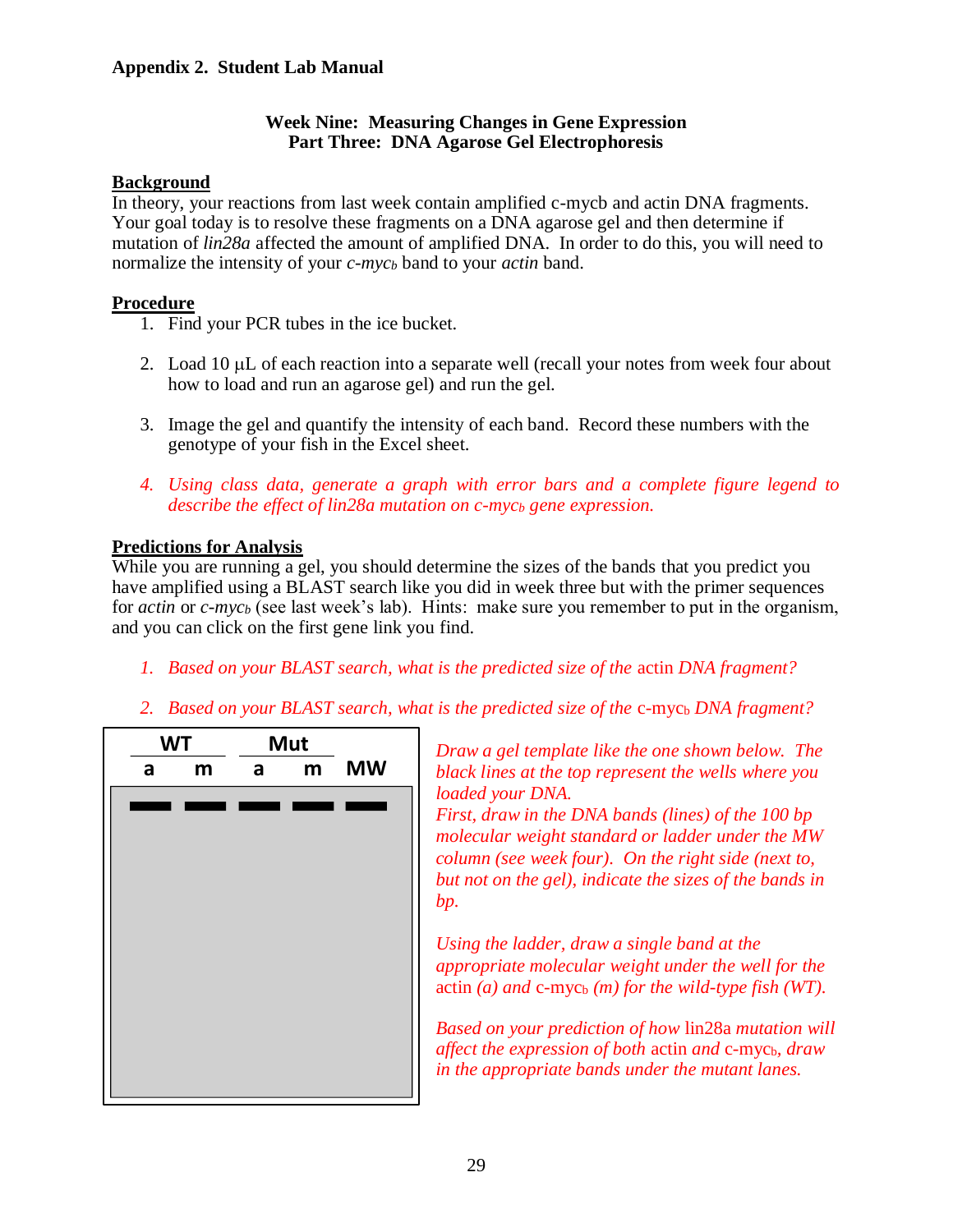## **Week Ten: Mutation and Behavior**

### **Background**

The goal of this experiment is to see how mutation of *lin28a* might affect swimming behavior, specifically **rheotaxis** in larvae. Rheotaxis is dependent on the **lateral line system**. Before coming to lab, you should read the following paper and watch the two movies that are associated with the paper:

Suli, A., Watson, G.M., Rubel, E.W., and Raible, D.W. (2012). Rheotaxis in larval zebrafish is mediated by lateral line mechanosensory hair cells. PLoS One *7*, e29727.

- *1. In your own words, define rheotaxis.*
- *2. What is the purpose of the lateral line system, and which sensory organs comprise it?*
- *3. How have you perturbed the lateral line system of zebrafish larvae in the past?*
- *4. Based on your data about neuromasts in* lin28a *mutant fish, do you expect that mutant fish will be deficient in rheotaxis? Justify your answer.*
- *5. What are two good controls for this experiment? Which is a positive control, which is a negative control, and why? Generate a chart in your notebook that includes the mutant*  lin28a *fish and the two controls and your predictions as to whether rheotaxis will be affected or not.*

### **Procedure**

We will do the experiment shown in Figure 1. Read the "Rheotaxis apparatus and assay" section of the Methods carefully. With your partner, write out your own procedure as to how you will measure rheotaxis. Include the specific times you will use to acclimate the larvae to the chamber, how many pictures you will take, and what times you will take them.

*Using class data, generate a graph with error bars and a complete figure legend to represent the rheotaxis among your samples.*